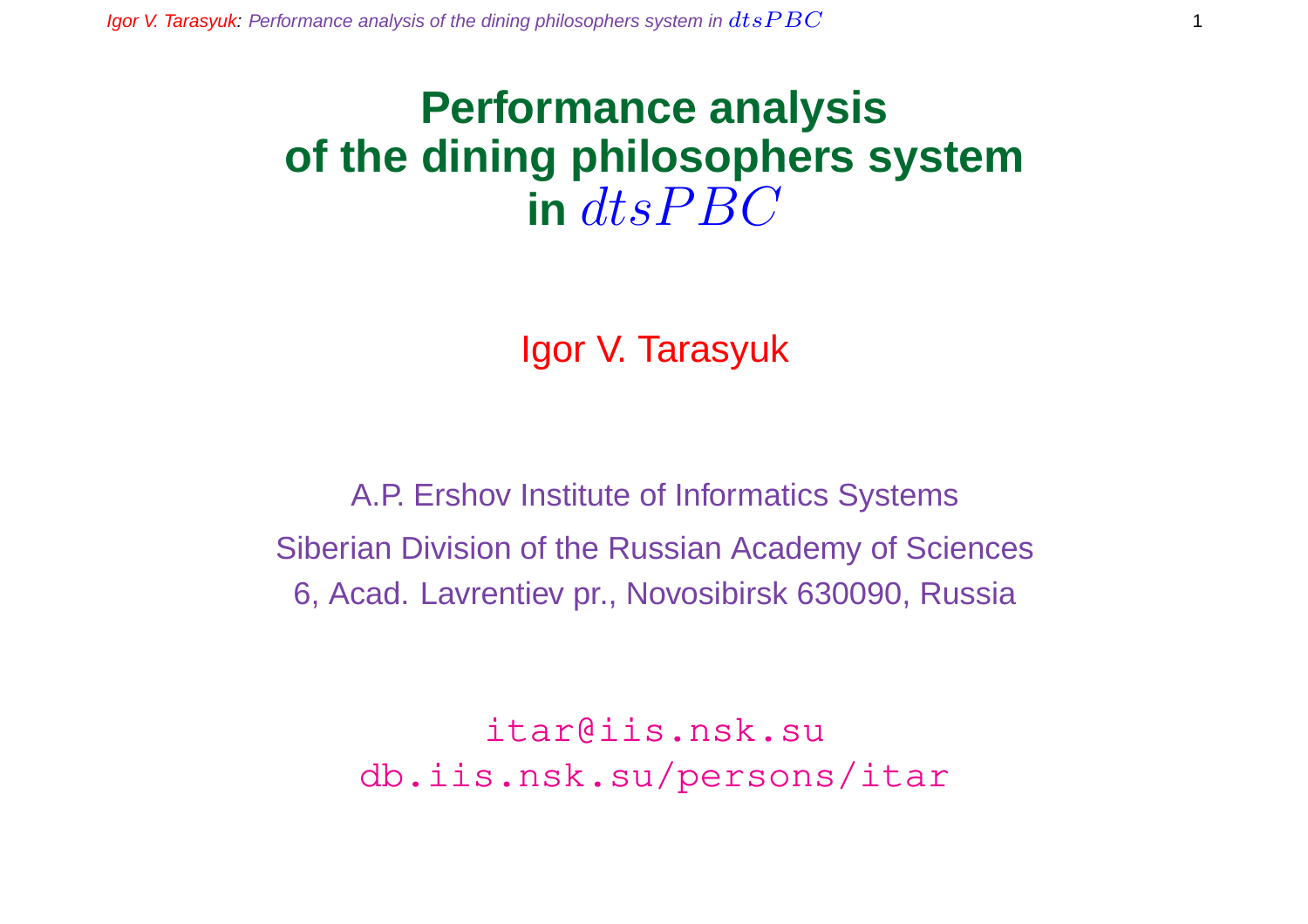**Abstract:** Algebra  $dtsPBC$  is a discrete time stochastic extension of finite Petri box calculus ( $PBC$ ) enriched with iteration.

In this work, within dtsPBC, a method of modeling and performance evaluation based on stationary behaviour analysis for concurrent systems is outlined applied to the dining philosophers system.

**Keywords**: stochastic process algebra, Petri box calculus, discrete time, iteration, stationary behaviour, performance evaluation, dining philosophers system.

# **Contents**

- **Introduction**
- **Syntax**
- **Operational semantics**
	- **– Inaction rules**
	- **– Action and empty loop rules**
	- **– Transition systems**
- **Denotational semantics**
- **Performance evaluation**
- **Dining philosophers system**
- **Overview and open questions**
	- **– The results obtained**
	- **– Further research**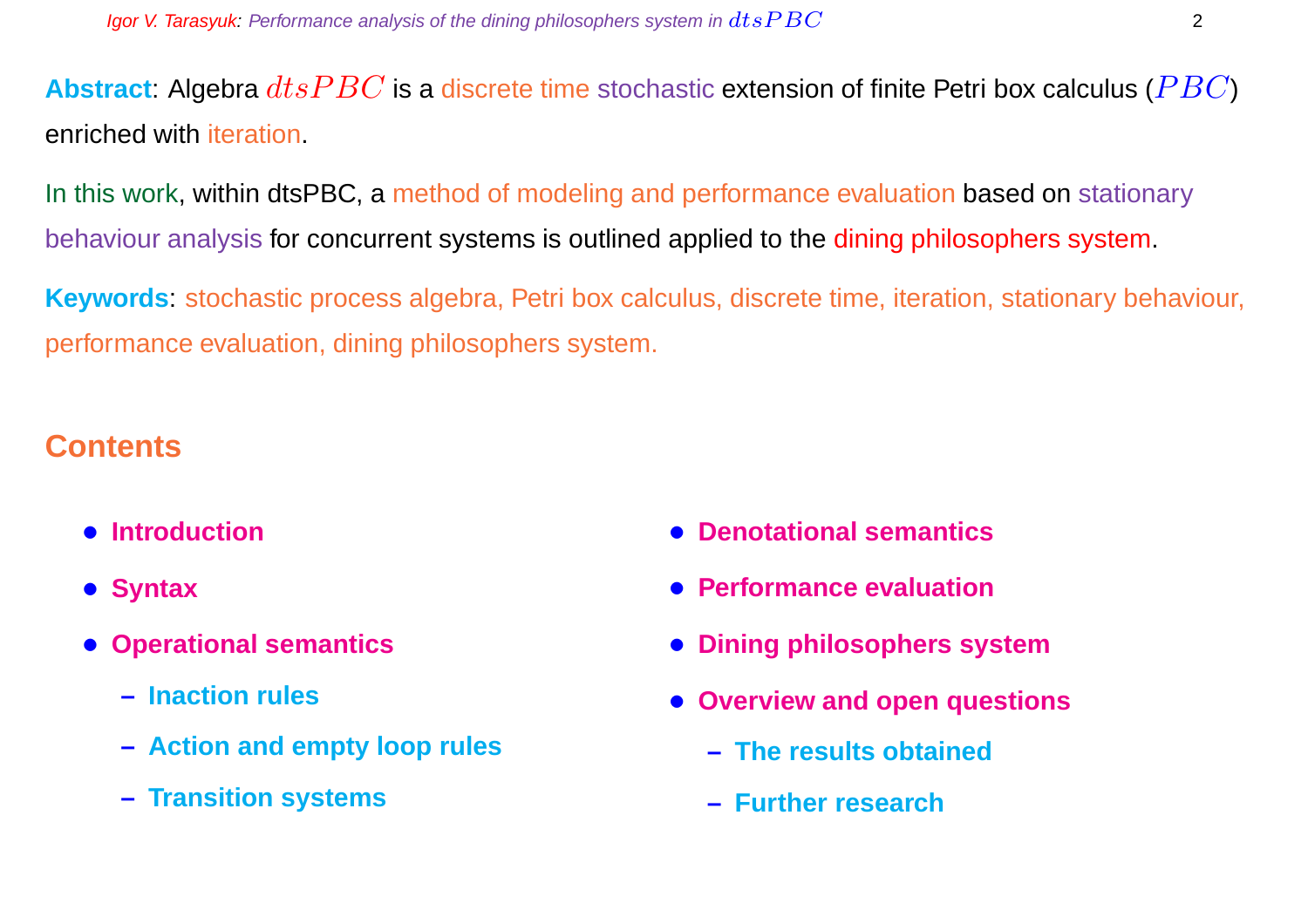### **Introduction**

# Algebra  $PBC$  and its extensions

- Petri box calculus  $PBC$  [BDH92]
- Time Petri box calculus  $tPBC$  [Kou00]
- Timed Petri box calculus  $TPBC$  [MF00]
- Stochastic Petri box calculus  $sPBC$  [MVF01, MVCC03]
- Ambient Petri box calculus  $APBC$  [FM03]
- Arc time Petri box calculus  $at PBC$  [Nia05]
- Generalized stochastic Petri box calculus  $gsPBC$  [MVCR08]
- Discrete time stochastic Petri box calculus  $dt$ s $PBC$  [Tar05,Tar06]
- Discrete time stochastic and immediate Petri box calculus  $dtsiPBC$  [TMV10]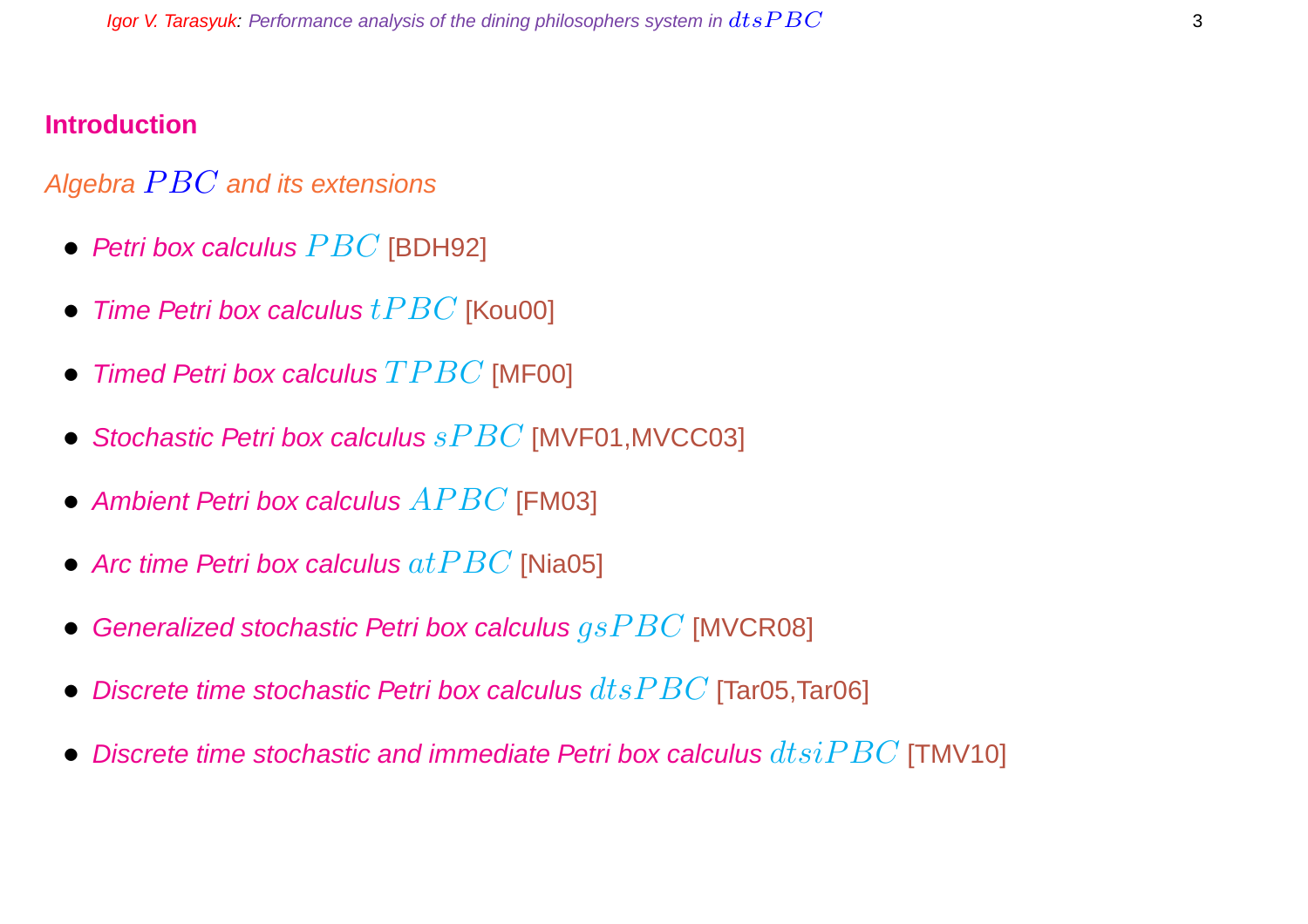#### **Syntax**

The set of all finite multisets over  $X$  is  $I\!\!N_f^X.$ 

The  $\operatorname{\mathsf{set}}$  of all subsets of  $X$  is  $2^X.$ 

 $Act = \{a, b, \ldots\}$  is the set of *elementary actions*.

 $\widehat{Act} = \{\hat a, \hat b, \ldots\}$  is the set of *conjugated actions (conjugates)* s.t.  $a\neq \hat a$  and  $\hat{\hat a}=a.$  $\mathcal{A} = Act \cup \overline{Act}$  is the set of all actions.

 $\mathcal{L} = \textit{IN}^{\mathcal{A}}_{f}$  is the set of *all multiactions*.

The alphabet of  $\alpha \in \mathcal{L}$  is  $\mathcal{A}(\alpha) = \{x \in \mathcal{A} \mid \alpha(x) > 0\}.$ 

An activity (stochastic multiaction) is a pair  $(\alpha, \rho)$ , where  $\alpha \in \mathcal{L}$  and  $\rho \in (0,1)$  is the *probability* of multiaction  $\alpha$ .

 $SL$  is the set of all activities.

The alphabet of  $(\alpha, \rho) \in \mathcal{SL}$  is  $\mathcal{A}(\alpha, \rho) = \mathcal{A}(\alpha)$ .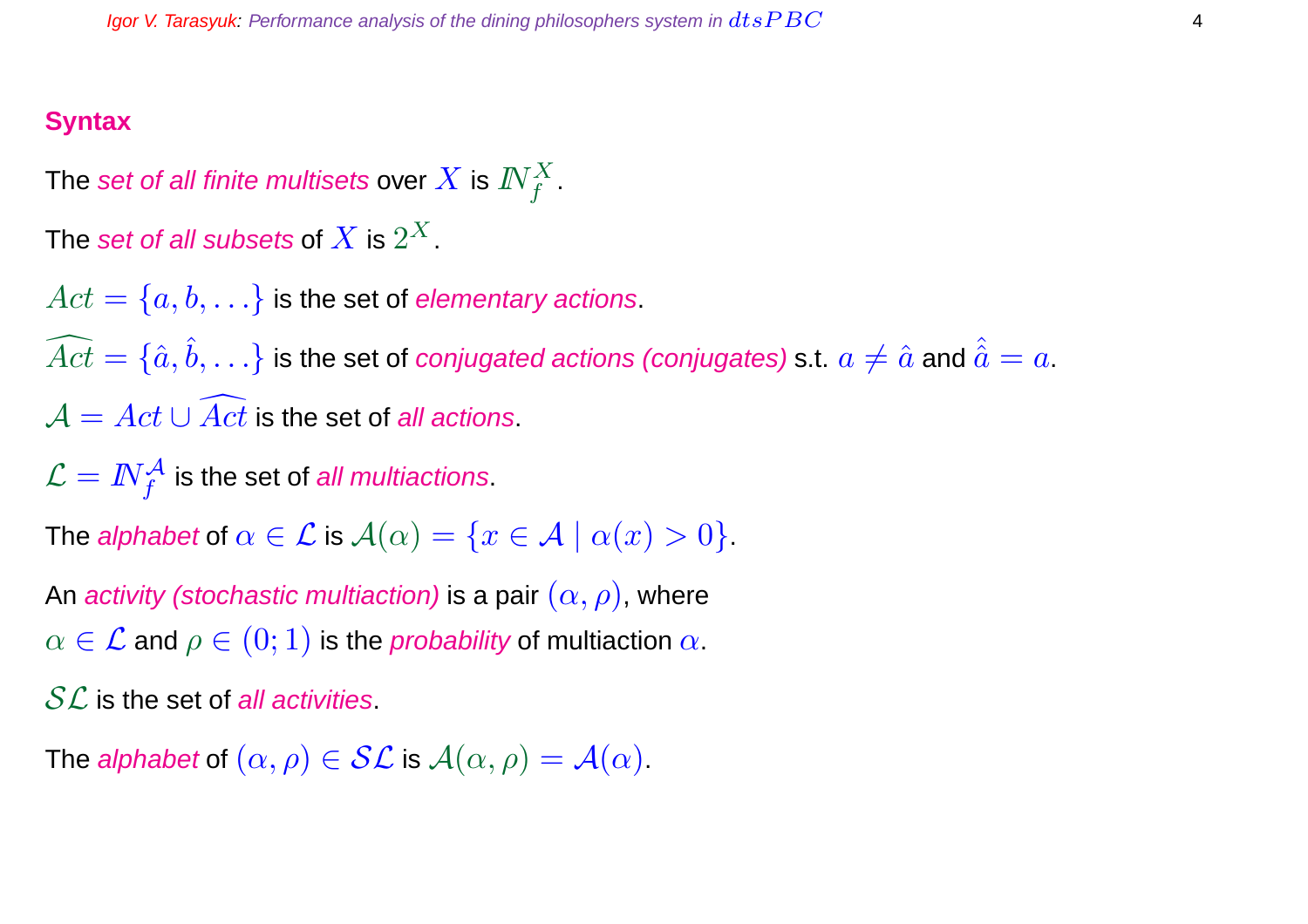The operations: sequential execution;, choice  $[]$ , parallelism  $||$ , relabeling  $[f]$ , restriction rs, synchronization sy and iteration [ $**$ ].

Sequential execution and choice have the standard interpretation.

Parallelism does not include synchronization unlike that in standard process algebras.

Relabeling functions  $f : \mathcal{A} \to \mathcal{A}$  are bijections preserving conjugates:  $\forall x \in \mathcal{A}$   $f(\hat{x}) = f(x)$ . For  $\alpha \in \mathcal{L}$ , let  $f(\alpha) = \sum$  $x \in \alpha$   $f(x)$ .

Restriction over an action  $a$ : any process behaviour containing  $a$  or its conjugate  $\hat{a}$  is not allowed.

Let  $\alpha, \beta \in \mathcal{L}$  be two multiactions s.t. for  $a \in Act$  we have  $a \in \alpha$  and  $\hat{a} \in \beta$  or  $\hat{a} \in \alpha$  and  $a \in \beta$ . Synchronization of  $\alpha$  and  $\beta$  by  $\alpha$  is  $\alpha \oplus_{\alpha} \beta = \gamma$ :

$$
\gamma(x) = \begin{cases} \alpha(x) + \beta(x) - 1, & x = a \text{ or } x = \hat{a}; \\ \alpha(x) + \beta(x), & \text{otherwise}. \end{cases}
$$

In the iteration, the initialization subprocess is executed first,

then the body one is performed zero or more times, finally, the termination one is executed.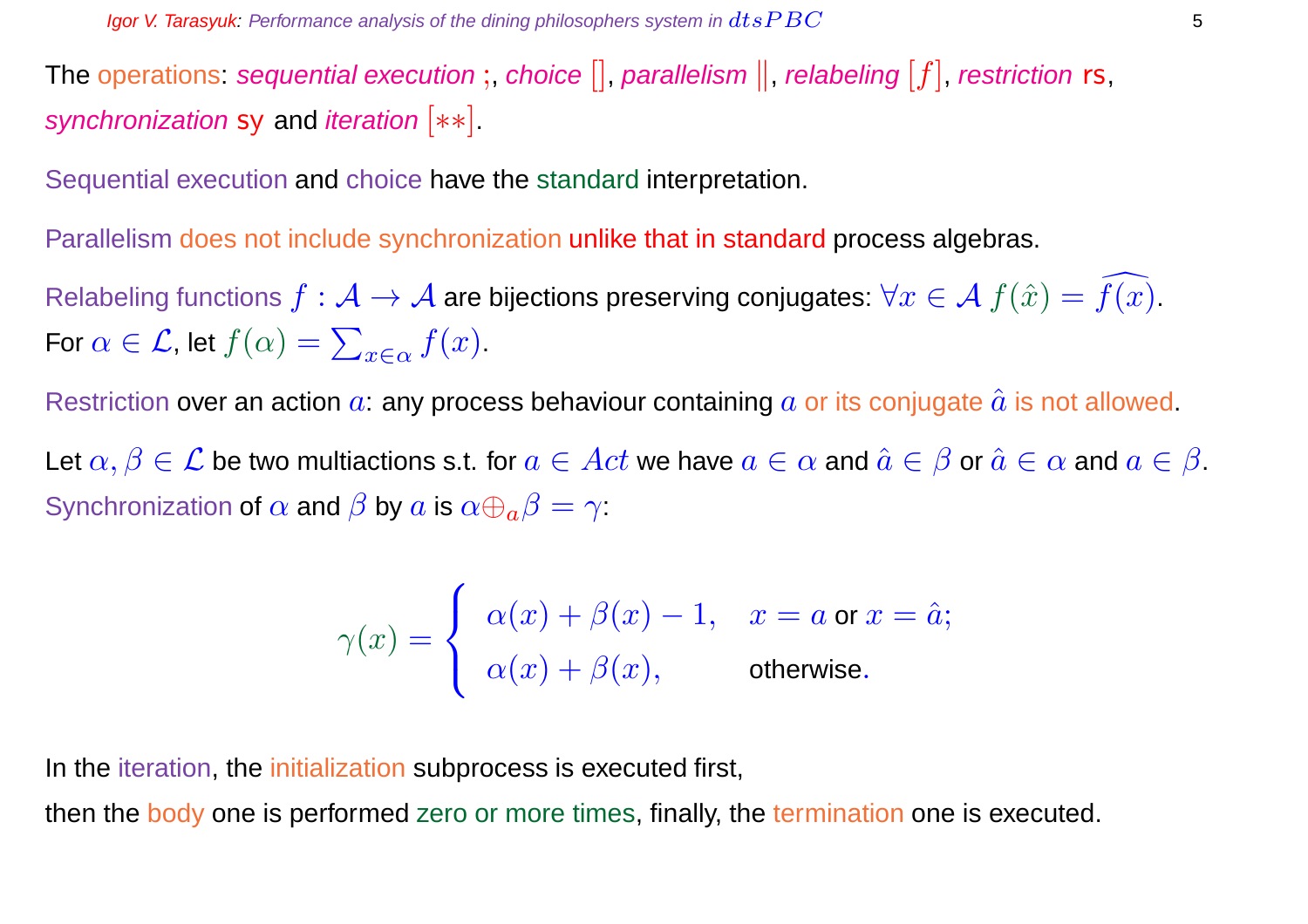Static expressions specify the structure of processes.

**Definition 1** Let  $(\alpha, \rho) \in \mathcal{SL}$  and  $a \in Act$ . A static expression of  $dtsPBC$  is

 $E ::= (\alpha, \rho) | E; E | E | E | E | E | E | E | f | E \text{ is a} | E \text{ sy a} | [E * E * E].$ 

 $StatExpr$  is the set of all static expressions of  $dtsPBC$ .

**Definition** 2 Let  $(\alpha, \rho) \in \mathcal{SL}$  and  $a \in Act$ . A regular static expression of  $dtsPBC$  is

 $E ::= (\alpha, \rho) | E; E | E | E | E | E | E | E | f | | E$  rs  $a | E$  sy  $a | [E*D*E],$ where  $D ::= (\alpha, \rho) | D; E | D[|D | D[|f] | D$  rs  $a | D$  sy  $a | [D*D*E].$ 

 $RegStatexpr$  is the set of all regular static expressions of  $dtsPBC$ .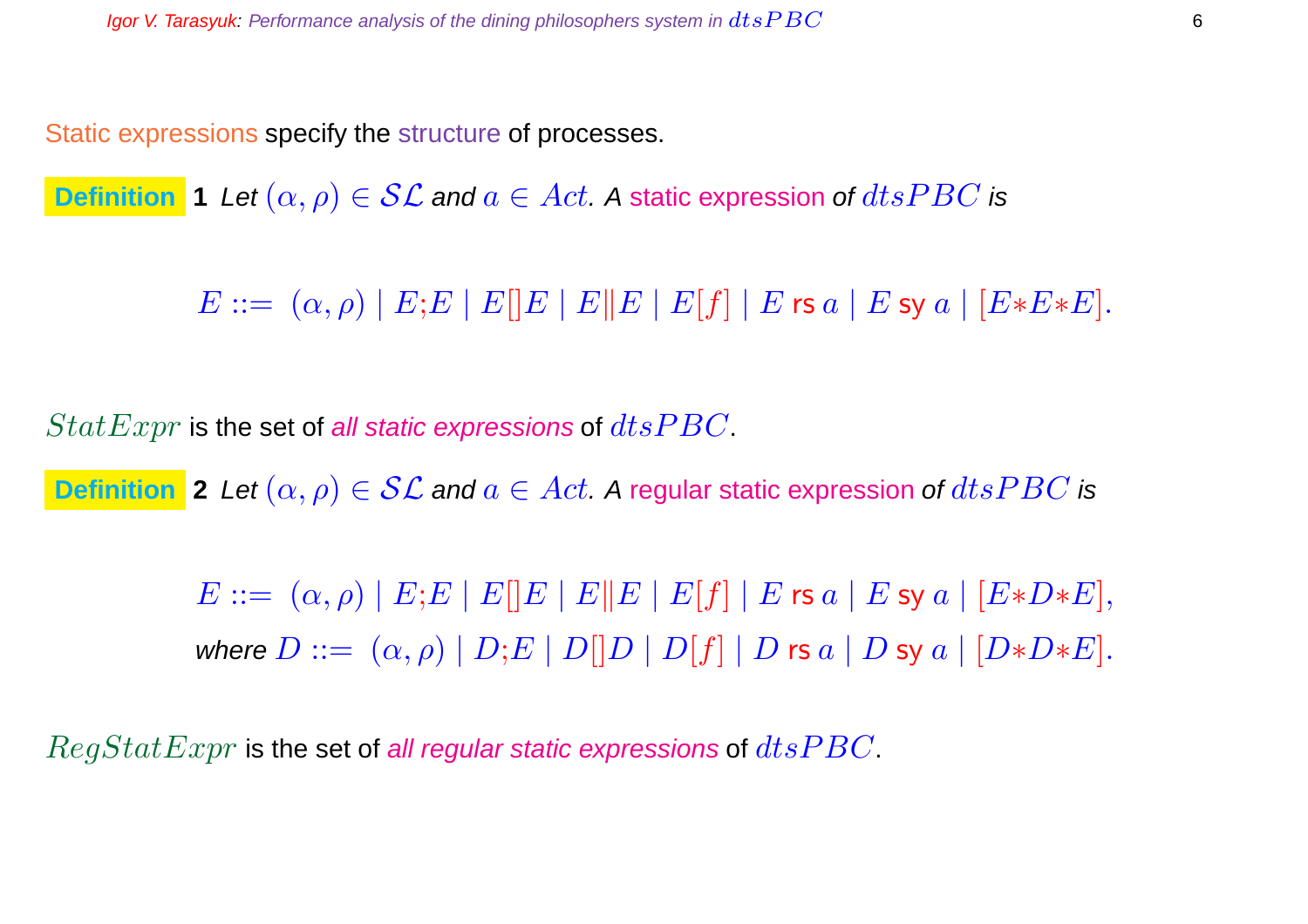Dynamic expressions specify the states of processes.

Dynamic expressions are combined from static ones annotated with upper or lower bars.

The *underlying static expression* of a dynamic one: removing all upper and lower bars.

**Definition** 3 Let  $E \in StatExpr$  and  $a \in Act$ . A dynamic expression of  $dtsPBC$  is

 $G ::= \overline{E} |E| |G;E| |E;G| |G||E| |E||G| |G||G| |G|f| |G$ rs  $a |G$  sy  $a |$  $[G*E*E] | [E*G*E] | [E*E*G].$ 

 $DynExpr$  is the set of all dynamic expressions of  $dtsPBC$ .

A regular dynamic expression: its underlying static expression is regular.

 $RegDynExpr$  is the set of all regular dynamic expressions of  $dtsPBC$ .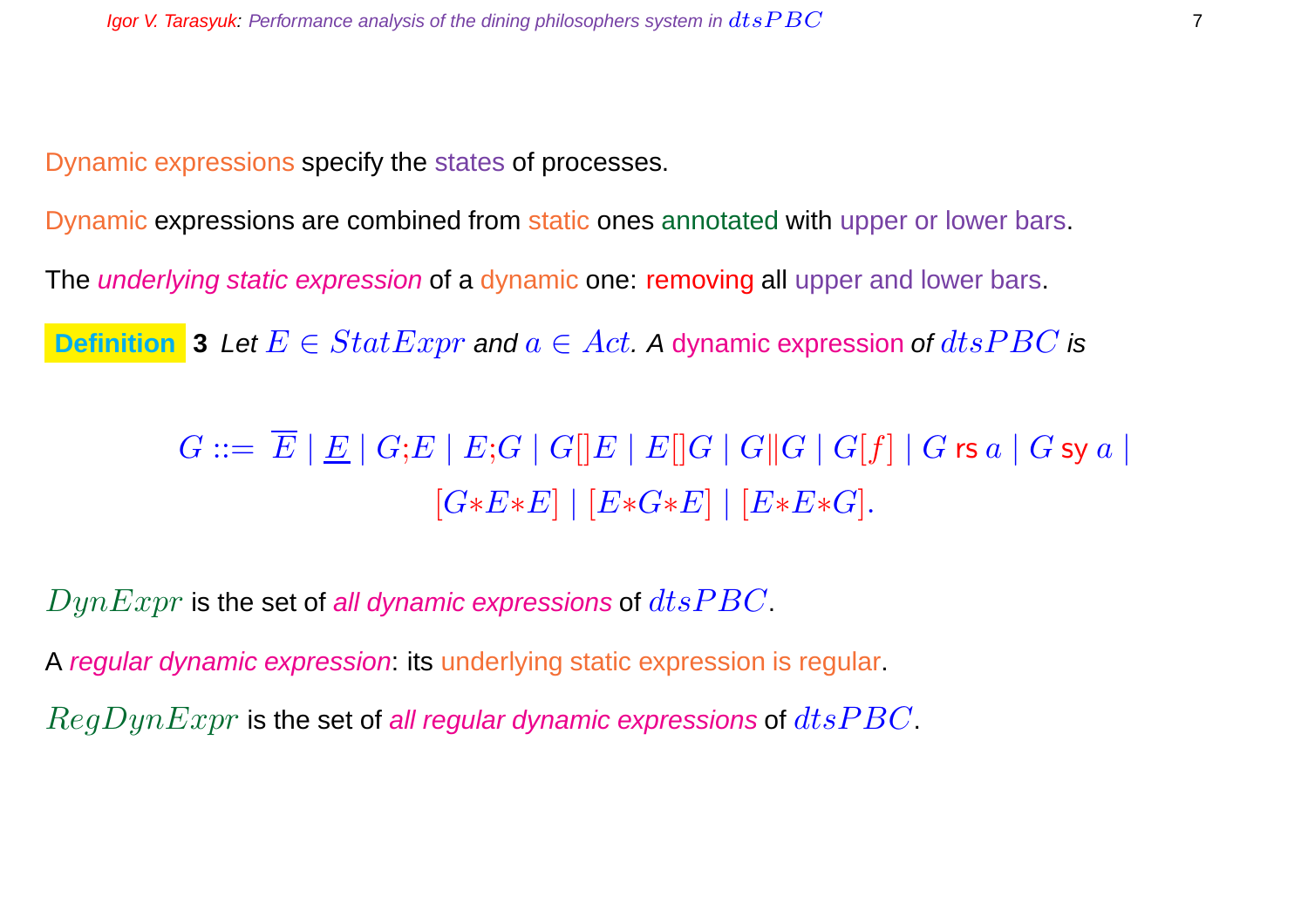#### **Operational semantics**

#### **Inaction rules**

Inaction rules: instantaneous structural transformations.

Let  $E, F, K \in RegStatExpr$  and  $a \in Act$ .

Inaction rules for overlined and underlined regular static expressions

| $\overline{E;F} \Rightarrow \overline{E};F$                                | $E; F \Rightarrow E; \overline{F}$                                                                           | $E;E \Rightarrow E;F$                                                       |
|----------------------------------------------------------------------------|--------------------------------------------------------------------------------------------------------------|-----------------------------------------------------------------------------|
| $\overline{E[ F } \Rightarrow \overline{E[} F ]$                           | $E  F \Rightarrow E  \overline{F}$                                                                           | $\underline{E}[[F \Rightarrow E][F$                                         |
| $E[\underline{F} \Rightarrow E[\overline{F}]$                              | $\overline{E  F} \Rightarrow \overline{E}  \overline{F}$                                                     | $E  F \Rightarrow E  F$                                                     |
| $E[f] \Rightarrow \overline{E}[f]$                                         | $\underline{E}[f] \Rightarrow E[f]$                                                                          | $\overline{E}$ rs $\overline{a} \Rightarrow \overline{E}$ rs $\overline{a}$ |
| $\underline{E}$ rs $a \Rightarrow \underline{E}$ rs $\underline{a}$        | $\overline{E}$ sy $a \Rightarrow \overline{E}$ sy $a$                                                        | $\underline{E}$ sy $a \Rightarrow E$ sy $a$                                 |
|                                                                            | $\overline{ E*F*K } \Rightarrow  \overline{E}*F*K  \quad  \underline{E}*F*K  \Rightarrow  E*\overline{F}*K $ | $[E*E*K] \Rightarrow [E*\overline{F}*K]$                                    |
| $[E*F*K] \Rightarrow [E*F*\overline{K}] \quad [E*F*K] \Rightarrow [E*F*K]$ |                                                                                                              |                                                                             |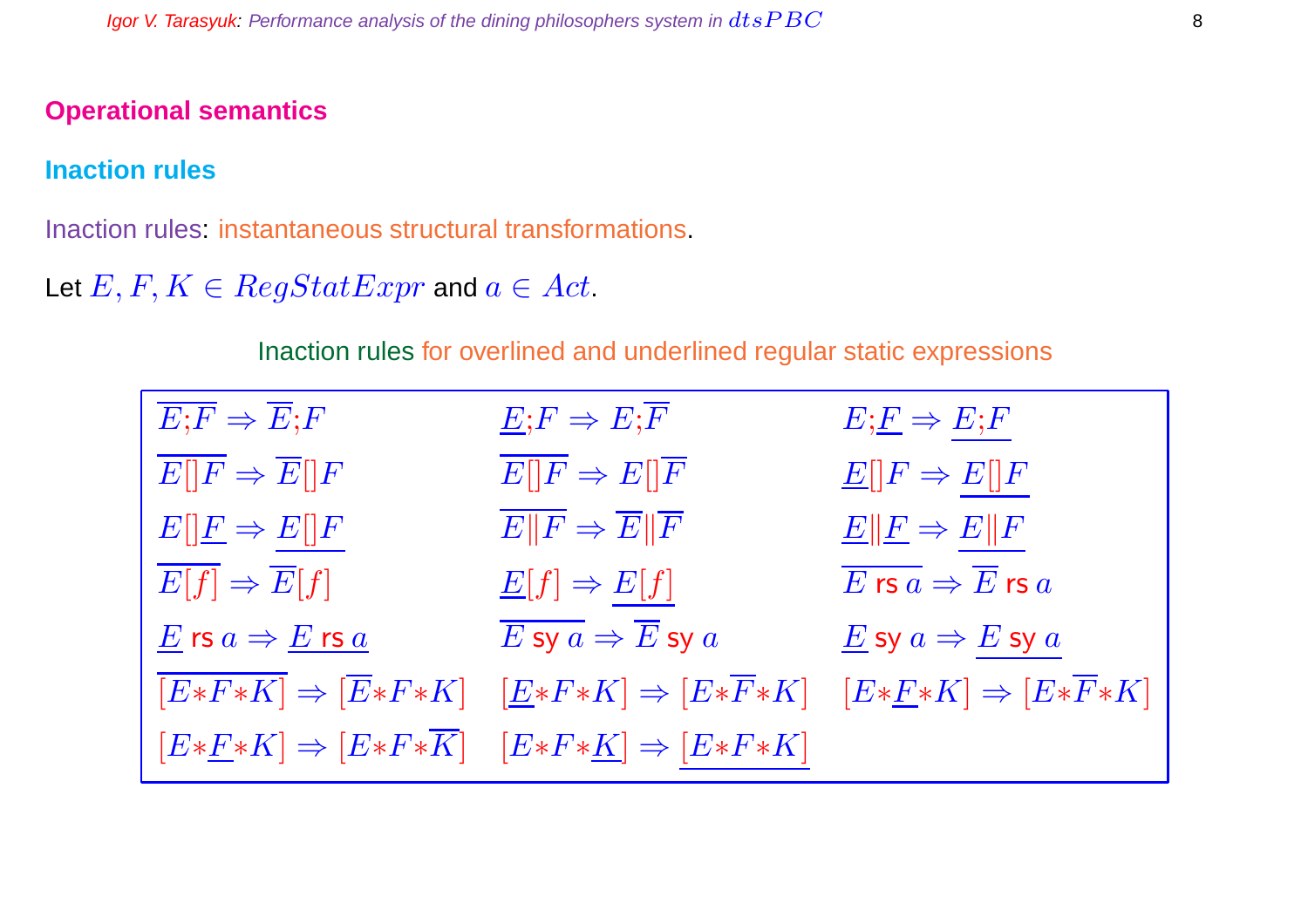Let  $E, F \in RegStatexpr$ ,  $G, H, \widetilde{G}, \widetilde{H} \in RegDynExpr$  and  $a \in Act$ .

Inaction rules for arbitrary regular dynamic expressions

| $G \Rightarrow G, \circ \in \{ ; , [] \}$                        | $G \Rightarrow G, \circ \in \{ ;, [] \}$           | $G \Rightarrow G$                                  | $H{\Rightarrow}H$                                  | $G \Rightarrow G$       |
|------------------------------------------------------------------|----------------------------------------------------|----------------------------------------------------|----------------------------------------------------|-------------------------|
| $G\!\circ\! E\!\Rightarrow\! G\!\circ\! E$                       | $E\circ G \Rightarrow E\circ G$                    | $G  H \Rightarrow G  H$                            | $G  H \Rightarrow G  H$                            | $G[f]{\Rightarrow}G[f]$ |
| $G \Rightarrow G, \circ \in \{rs, sy\}$<br>$Goa \Rightarrow Goa$ | $G \Rightarrow G$<br>$[G*E*F] \Rightarrow [G*E*F]$ | $G \Rightarrow G$<br>$[E*G*F] \Rightarrow [E*G*F]$ | $G \Rightarrow G$<br>$[E*F*G] \Rightarrow [E*F*G]$ |                         |

An operative regular dynamic expression  $G$ : no inaction rule can be applied to it.

 $OpReqDynExpr$  is the set of all operative regular dynamic expressions of  $dts PBC$ .

We shall consider regular expressions only and omit the word "regular".

**Definition**  $\blacktriangle \approx$  =  $(\Rightarrow \cup \Leftarrow)^*$  is the structural equivalence of dynamic expressions in  $dtsPBC$ .  $G$  and  $G'$  are structurally equivalent,  $G{\approx}G'$ , if they can be reached each from other by applying inaction rules in forward or backward direction.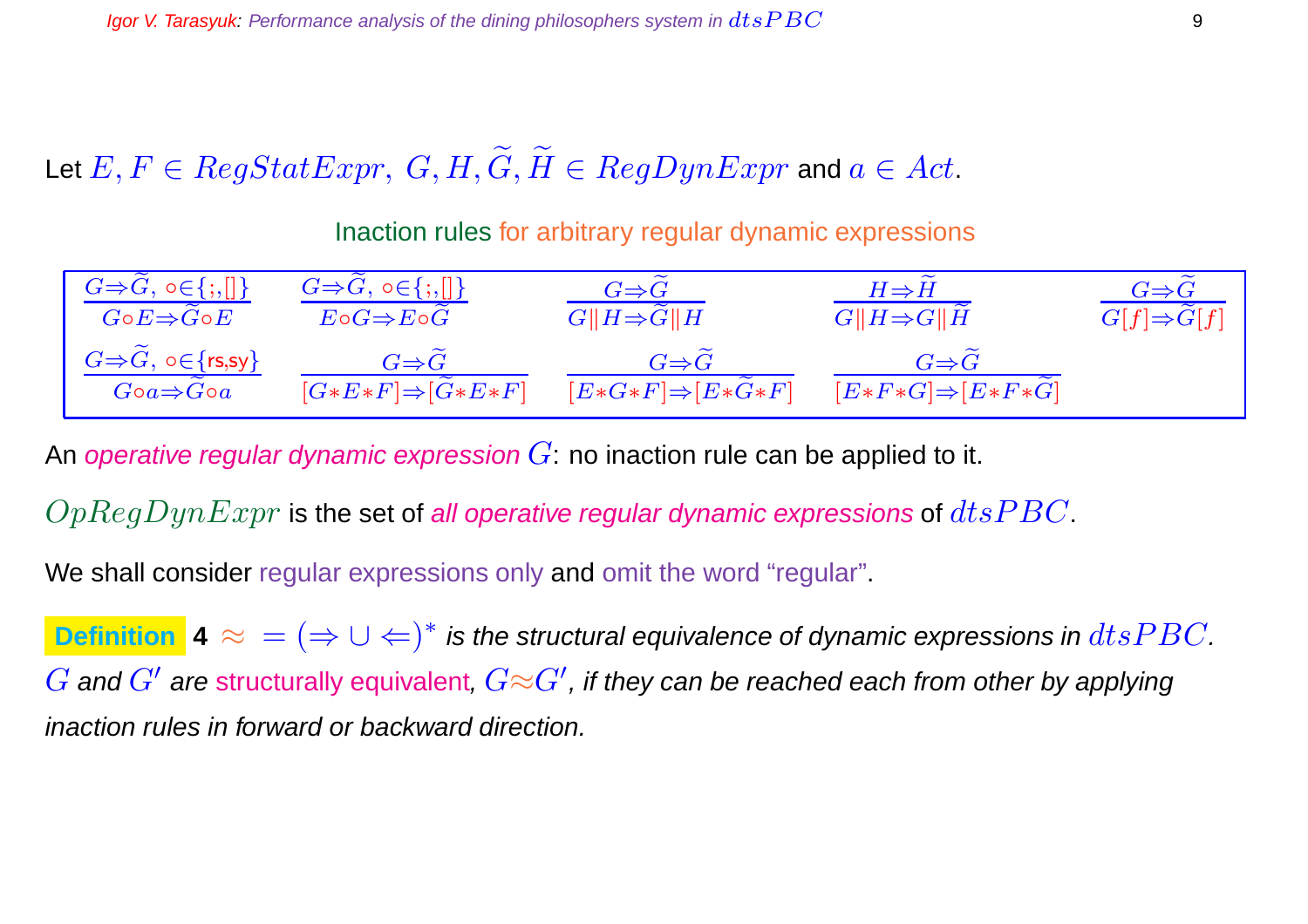#### Igor V. Tarasyuk: Performance analysis of the dining philosophers system in  $dtsPBC$  10 **Action and empty loop rules**

Action rules: execution of non-empty multisets of activities at a time step.

Empty loop rule: execution of the empty multiset of activities at a time step.

For 
$$
\Gamma \in I\!\!N_f^{\mathcal{SL}}
$$
, let  $f(\Gamma) = \sum_{(\alpha,\rho) \in \Gamma} (f(\alpha), \rho).$ 

The *alphabet* of  $\Gamma \in I\!\!N_f^{\mathcal{SL}}$  is  $\mathcal{A}(\Gamma) = \cup_{(\alpha,\rho) \in \Gamma} \mathcal{A}(\alpha).$ 

Let  $(\alpha,\rho),(\beta,\chi)\in \mathcal{SL},\,E,F\in RegStatexpr,\,G,H\in OpRegDynExpr,$  $G,H\in RegDynExpr, \ a\in Act$  and  $\Gamma,\Delta\in I\!\!N_f^{\mathcal{SL}}\setminus\{\emptyset\}, \ \Gamma'\in I\!\!N_f^{\mathcal{SL}}.$ 

Action and empty loop rules

| $\mathbf{E} \: G \stackrel{\emptyset}{\to} G$                                                                                                                                                             | $\mathbf{B}\overline{(\alpha,\rho)} \stackrel{\{\alpha,\rho\}}{\longrightarrow} (\alpha,\rho)$                                                                                                                                                                 | $SC1 \frac{G \rightarrow \widetilde{G}, o \in \{; \  \} }{G \circ E \rightarrow \widetilde{G} \circ E}$                                                                                      |
|-----------------------------------------------------------------------------------------------------------------------------------------------------------------------------------------------------------|----------------------------------------------------------------------------------------------------------------------------------------------------------------------------------------------------------------------------------------------------------------|----------------------------------------------------------------------------------------------------------------------------------------------------------------------------------------------|
| $SC2 \frac{G \rightarrow \widetilde{G}, o \in \{;,\}]}{E \circ G \rightarrow E \circ \widetilde{G}}$                                                                                                      | $\text{P1}\,\frac{G\,\,\stackrel{\Gamma}{\rightarrow}\!\widetilde{G}}{G\,\Vert H\,\stackrel{\Gamma}{\rightarrow}\!\widetilde{G}\Vert H}$                                                                                                                       | $\mathrm{P2}\;\frac{H\overset{\Gamma}{\rightarrow}\widetilde{H}}{G\ H\overset{\Gamma}{\rightarrow}G\ \widetilde{H}}$                                                                         |
| $\mathrm{P3}\ \frac{G\overset{\Gamma}{\rightarrow}\!\widetilde{G}\text{,}\ H\overset{\Delta}{\rightarrow}\!\widetilde{H}}{G\Vert H\overset{\Gamma+\Delta}{\rightarrow}\!\widetilde{G}\Vert\widetilde{H}}$ | $\mathbf{L} \xrightarrow[G[f]^{\overbrace{f(\Gamma)}\widetilde{G}}[\overline{f}]] \overline{\widetilde{G}[f]}$                                                                                                                                                 | $\operatorname{Rs} \frac{G \stackrel{\Gamma}{\rightarrow} \widetilde{G}, a, \hat{a} \notin \mathcal{A}(\Gamma)}{G \text{ rs } a \stackrel{\Gamma}{\rightarrow} \widetilde{G} \text{ rs } a}$ |
| $\prod \frac{G-\widetilde{G}}{[G*E*F] \rightarrow [\widetilde{G}*E*F]}$                                                                                                                                   | 12 $\frac{G-\widetilde{G}}{[E*G*F]-[E*\widetilde{G}*F]}$ 13 $\frac{G-\widetilde{G}}{[E*F*G]-[E*F*\widetilde{G}]}$                                                                                                                                              |                                                                                                                                                                                              |
| Sy1 $\frac{G-\widetilde{G}}{G \text{ sy } a-\widetilde{G} \text{ sy } a}$                                                                                                                                 | $\frac{\mathbf{S}\mathbf{y2} \xrightarrow{\Gamma'+((\alpha,\rho))+((\beta,\chi))} \widetilde{G} \text{ sy } a, a \in \alpha, \hat{a} \in \beta}{G \text{ sy } a \xrightarrow{\Gamma'+((\alpha \oplus a \beta, \rho \cdot \chi))} \widetilde{G} \text{ sy } a}$ |                                                                                                                                                                                              |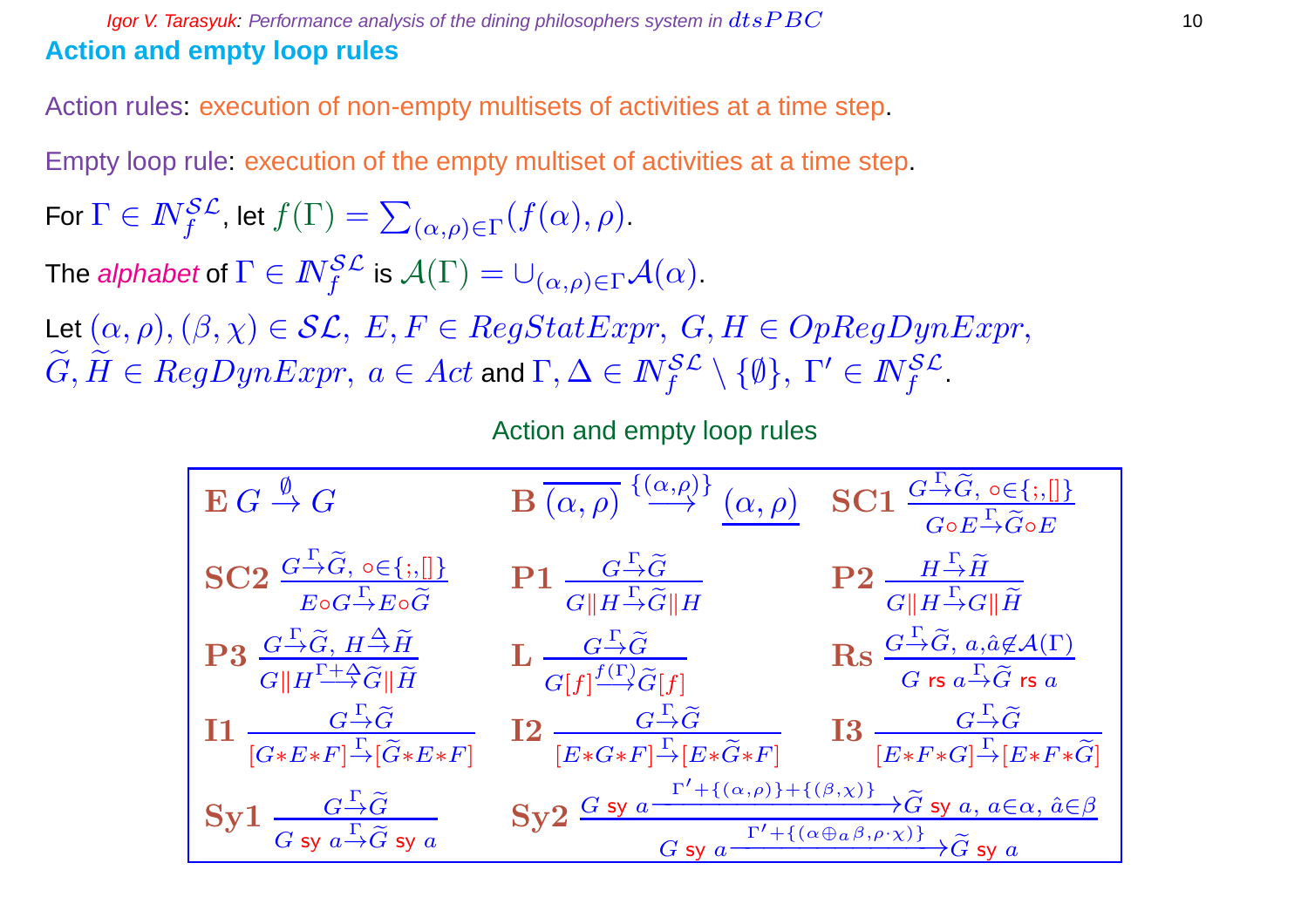**Igor V. Tarasyuk:** Performance analysis of the dining philosophers system in  $dtsPBC$  11 **Transition systems**



EXPRIT:The transition system and the underlying DTMC of  $\overline{E}$  for  $E = [((\{a\}, \rho)_1][(\{a\}, \rho)_2) * (\{b\}, \chi) * (\{c\}, \theta)]$ 

Let  $E_1 = (\{a\}, \rho) [(\{a\}, \rho), E_2 = (\{b\}, \chi), E_3 = (\{c\}, \theta)$  and  $E = [E_1 * E_2 * E_3]$ .

The identical activities of the composite static expression are enumerated as:  $E=[((\{a\},\rho)_1][(\{a\},\rho)_2)*(\{b\},\chi)*(\{c\},\theta)]$ . The derivation set  $DR(\overline{E})$  of  $\overline{E}$  consists of  $s_1 = |\overline{[E_1 * E_2 * E_3]}|_{\approx}, s_2 = |[E_1 * \overline{E_2} * E_3]|_{\approx}, s_3 = |[E_1 * E_2 * E_3]|_{\approx}.$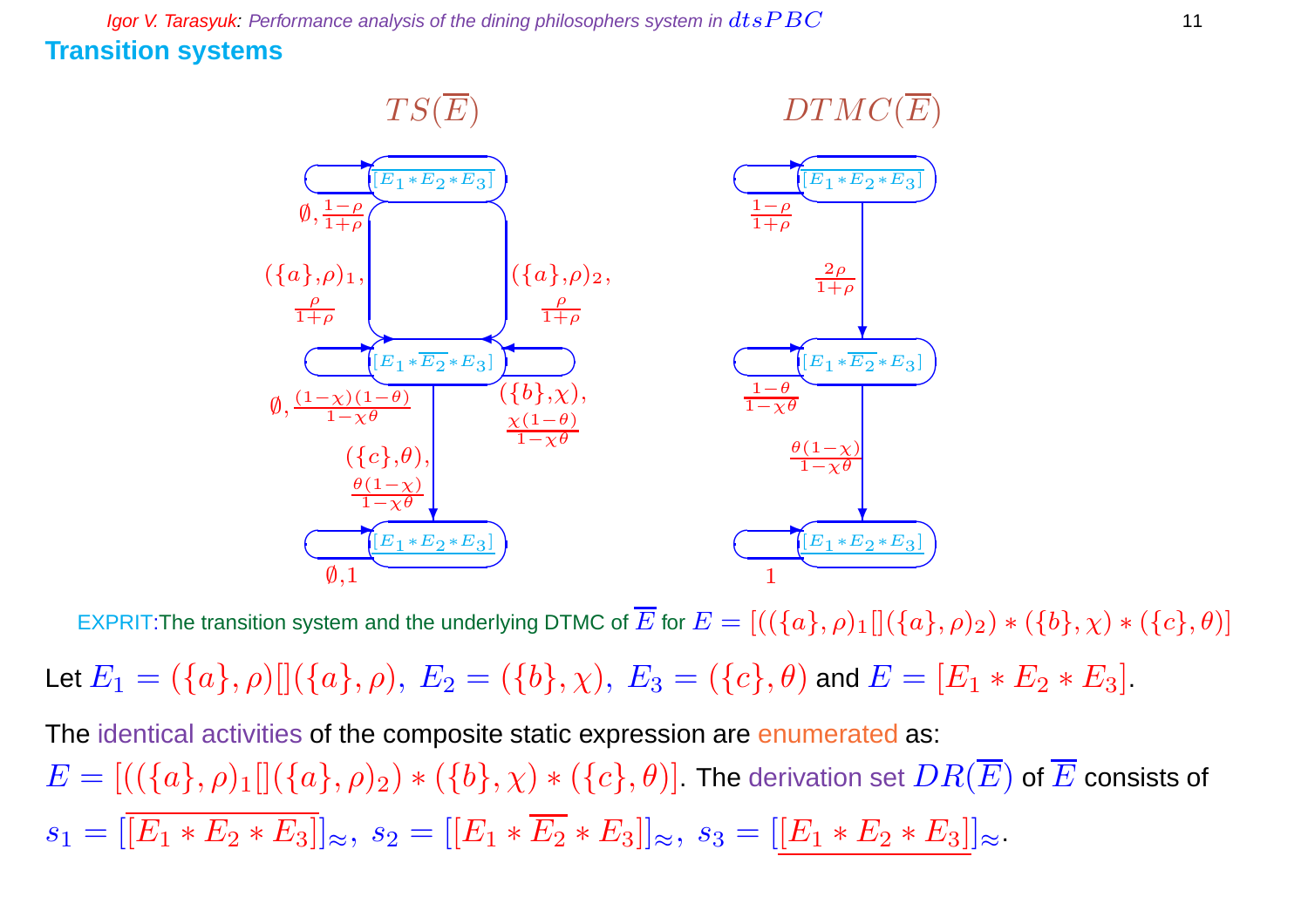# **Denotational semantics**



The plain and operator dts-boxes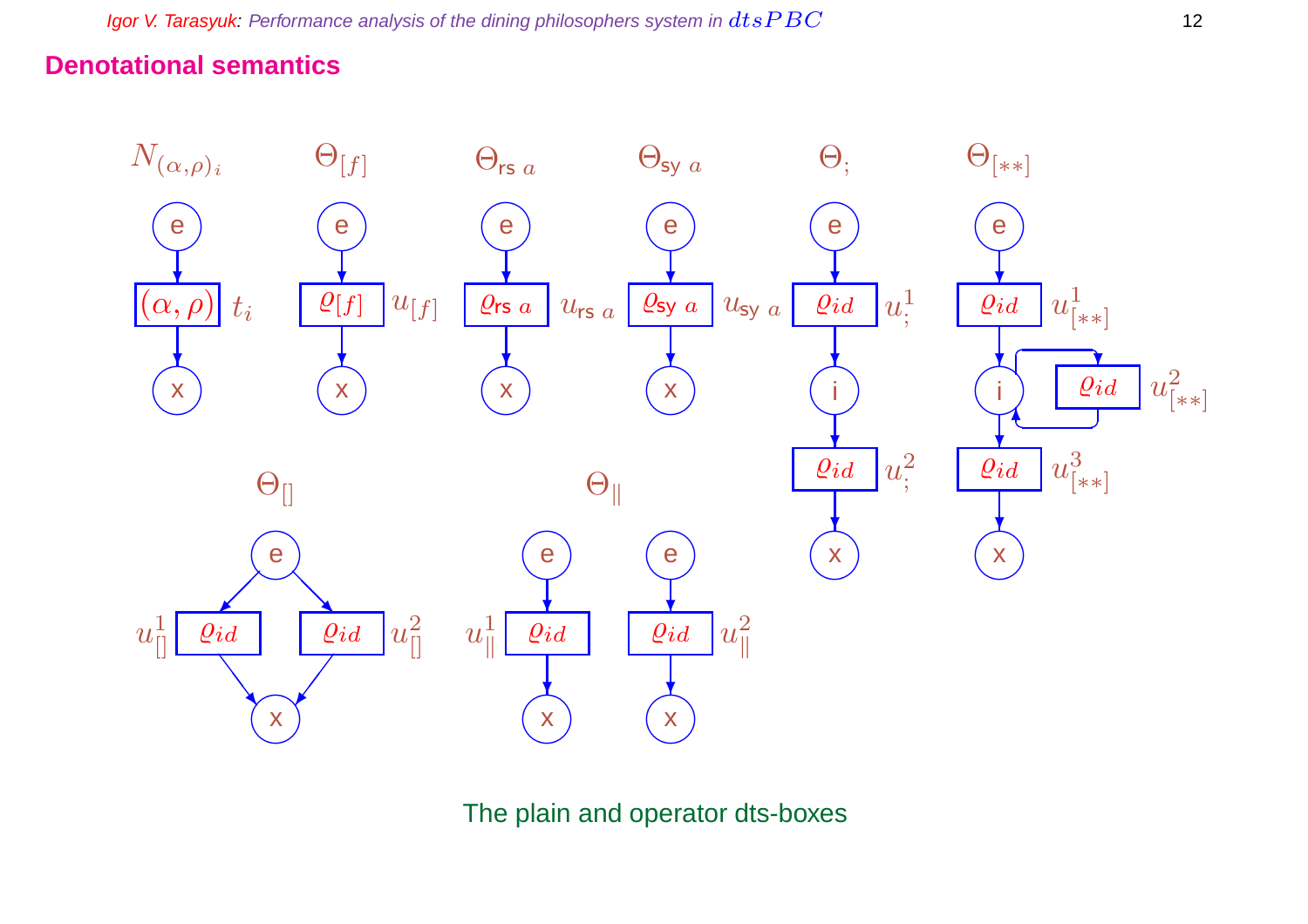**Definition 5** Let  $(\alpha, \rho) \in \mathcal{SL}$ ,  $a \in Act$  and  $E, F, K \in RegStatExpr$ . The denotational semantics of  $dtsPBC$  is a mapping  $Box_{dts}$  from  $RegStatExpr$  into plain dts-boxes:

- 1.  $Box_{dts}((\alpha, \rho)_i) = N_{(\alpha, \rho)_i},$
- 2.  $Box_{dts}(E \circ F) = \Theta_{\circ}(Box_{dts}(E), Box_{dts}(F)), \circ \in \{; , \|, \| \};$
- 3.  $Box_{dts}(E[f]) = \Theta_{[f]}(Box_{dts}(E));$
- 4.  $Box_{dts}(E \circ a) = \Theta_{oa}(Box_{dts}(E))$ ,  $\circ \in \{rs, sy\}$ ;
- 5.  $Box_{dts}([E*F*K]) = \Theta_{[**]}(Box_{dts}(E),Box_{dts}(F),Box_{dts}(K)).$

For  $E \in RegStatexpr$ , let  $Box_{dts}(\overline{E}) = \overline{Box_{dts}(E)}$  and  $Box_{dts}(\underline{E}) = Box_{dts}(E)$ .

We denote isomorphism of transition systems by  $\simeq$ ,

and the same symbol denotes isomorphism of reachability graphs and DTMCs

as well as isomorphism between transition systems and reachability graphs.

**Theorem 1** For any static expression 
$$
E
$$
 we have  $TS(\overline{E}) \simeq RG(Box_{dts}(\overline{E}))$ .

**Proposition 1** For any static expression E we have  $DTMC(\overline{E}) \simeq DTMC(Box_{dts}(\overline{E}))$ .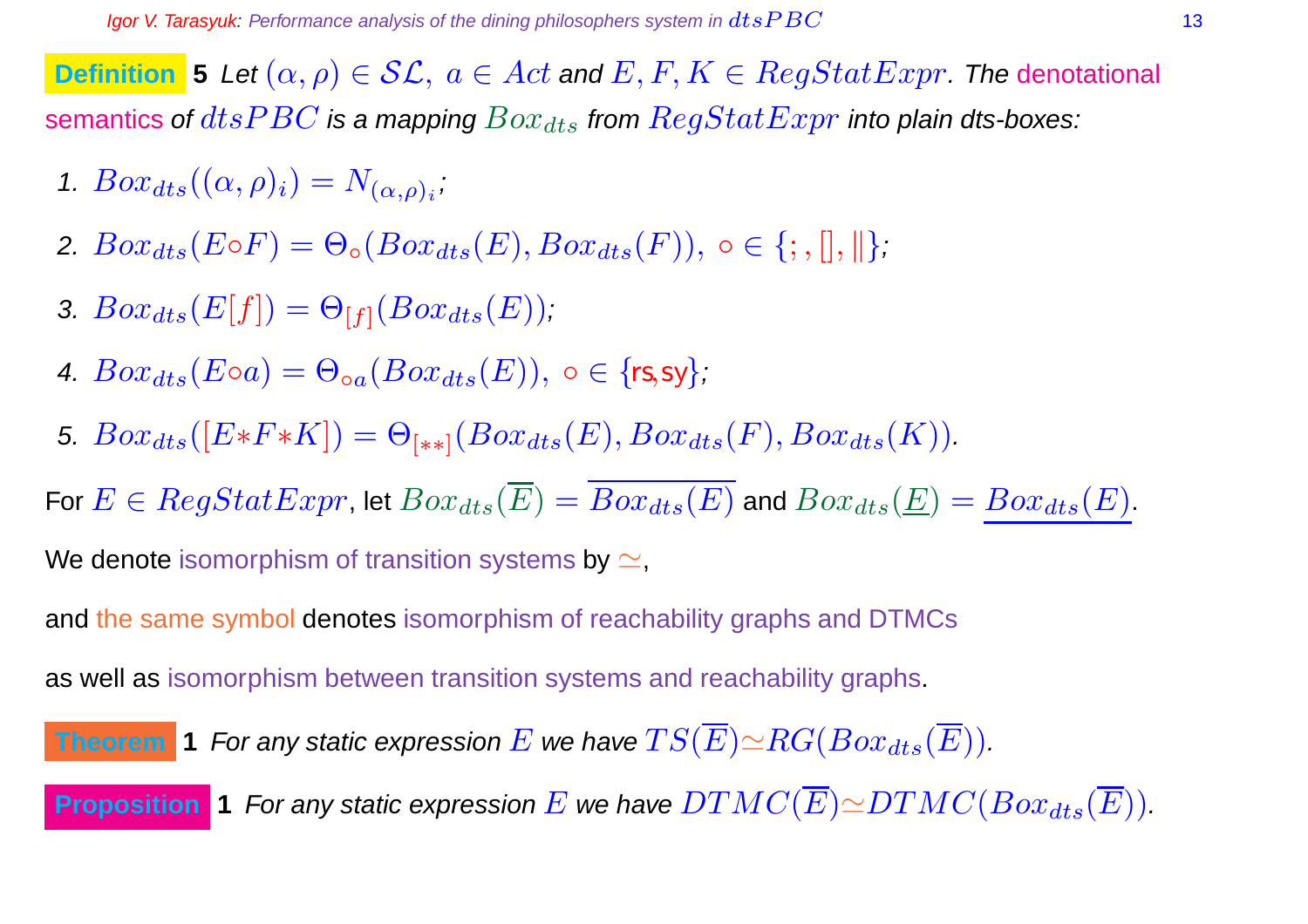

BOXIT:The marked dts-box  $N = Box_{dts}(\overline{E})$  for  $E = [((\{a\}, \rho)_1][(\{a\}, \rho)_2) * (\{b\}, \chi) * (\{c\}, \theta)]$ , its reachability graph and the underlying DTMC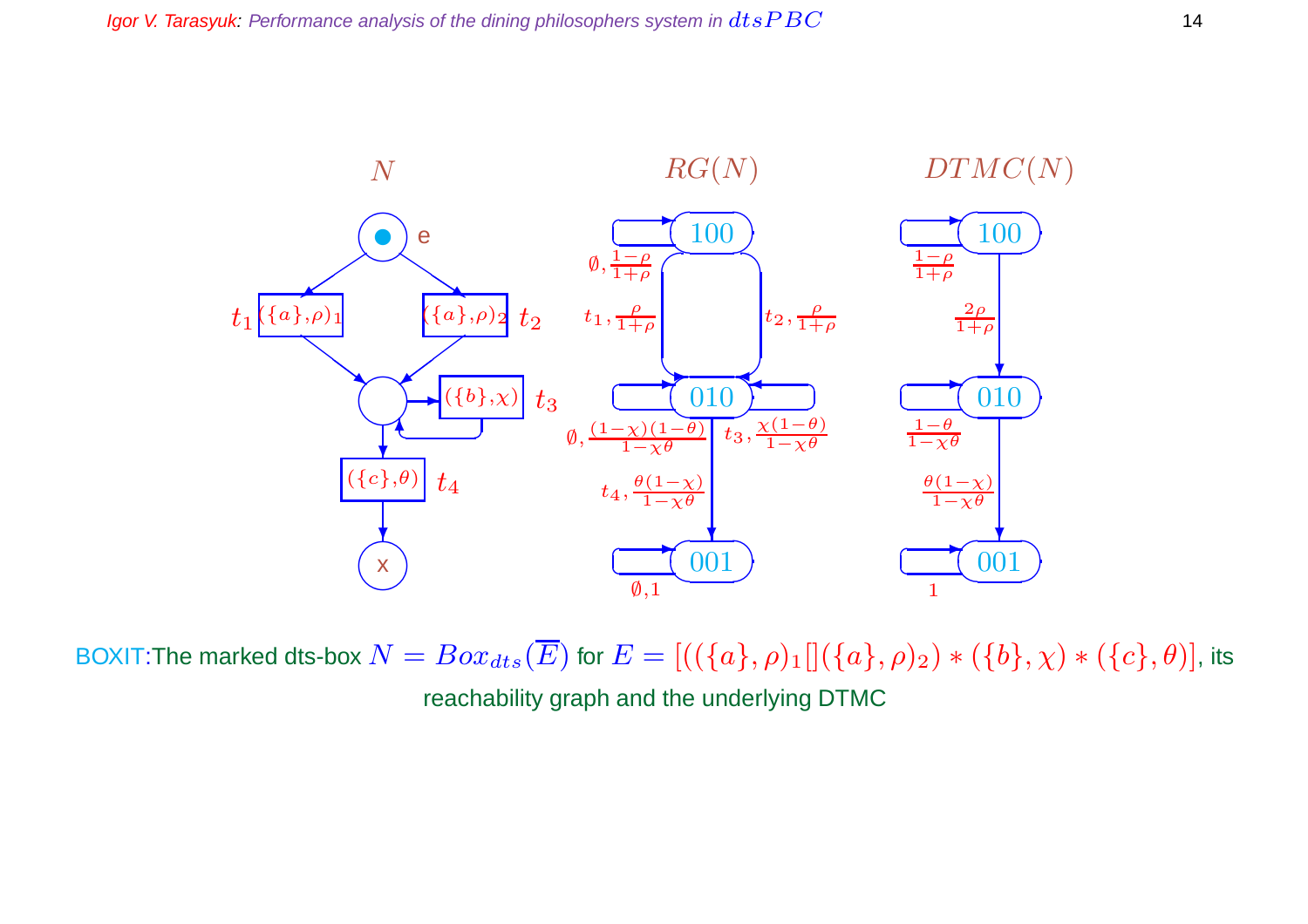**Igor V. Tarasyuk:** Performance analysis of the dining philosophers system in  $dtsPBC$  15 **Performance evaluation**

The elements  $\mathcal{P}_{ij}$   $(1\leq i,j\leq n=|DR(G)|)$  of (one-step) transition probability matrix (TPM) P for  $DTMC(G)$ :

$$
\mathcal{P}_{ij} = \begin{cases} PM(s_i, s_j), & s_i \to s_j; \\ 0, & \text{otherwise.} \end{cases}
$$

The transient (k-step,  $k \in I\!\!N$ ) probability mass function (PMF)  $\psi[k] = (\psi_1[k], \ldots, \psi_n[k])$  for  $DTMC(G)$  is the solution of  $\psi[k]=\psi[0]\mathbf{P}^k,$ 

where 
$$
\psi[0] = (\psi_1[0], \dots, \psi_n[0])
$$
 is the *initial PMF*.  $\psi_i[0] = \begin{cases} 1, & s_i = [G]_{\approx}; \\ 0, & \text{otherwise}. \end{cases}$   
We have  $\psi[k+1] = \psi[k]\mathbf{P}, k \in \mathbb{N}$ .

The *steady-state PMF*  $\psi=(\psi_1,\ldots,\psi_n)$  *for*  $DTMC(G)$  *is the solution of* 

 $\sqrt{ }$  $\frac{1}{2}$  $\overline{\mathcal{L}}$  $\psi(\mathbf{P}-\mathbf{E})=\mathbf{0}$  $\psi\mathbf{1}^T=1$ 

,

where 0 is a vector with n values  $0, 1$  is that with n values 1.

When  $DTMC(G)$  has the single steady state,  $\psi = \lim_{k \to \infty} \psi[k]$ .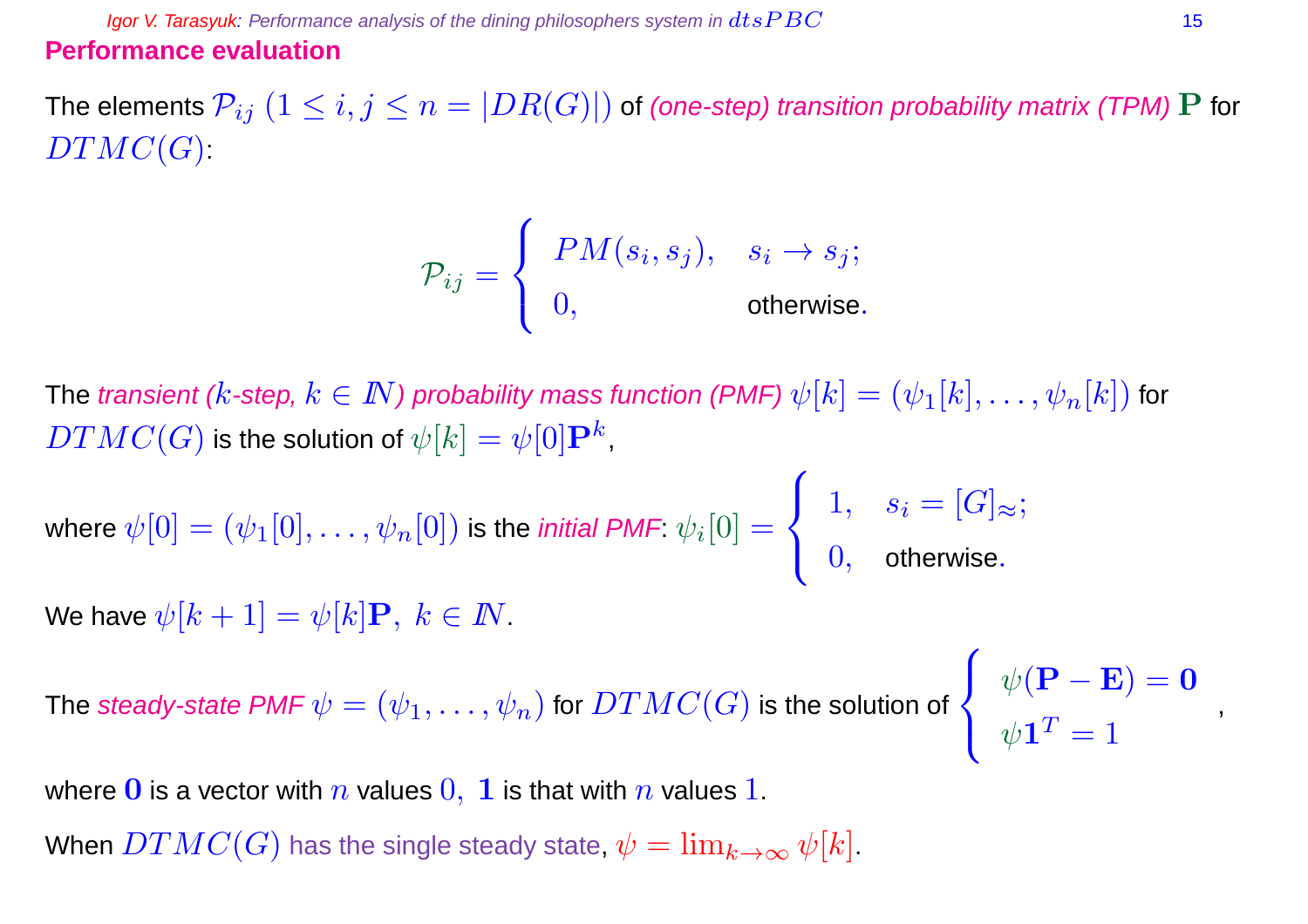For  $s\in DR(G)$  with  $s=s_i\;(1\leq i\leq n)$  we define  $\psi[k](s)=\psi_i[k]$   $(k\in I\!\!N)$  and  $\psi(s)=\psi_i.$ Let G be a dynamic expression and  $s, \tilde{s} \in DR(G), S, \widetilde{S} \subseteq DR(G).$ 

The following performance indices (measures) are based on the steady-state PMF.

- The average recurrence (return) time in the state  $s$  (the number of discrete time units or steps required for this) is  $\frac{1}{\psi(s)}$  .
- The fraction of residence time in the state s is  $\psi(s)$ .
- The fraction of residence time in the set of states  $S \subseteq DR(G)$  or the probability of the event determined by a condition that is true for all states from  $S$  is  $\sum_{s\in S} \psi(s).$
- $\bullet\,$  The relative fraction of residence time in the set of states  $S$  w.r.t. that in  $S$  is  $\overline{\phantom{0}}$  $\overline{\overline{\nabla}}$  $s \in S$   $\psi(s)$  $_{\tilde{s}\in \widetilde{S}}\psi (\tilde{s})$ .
- The steady-state probability to perform a step with an activity  $(\alpha, \rho)$  is  $\sum_{s \in DR(G)} \psi(s) \sum_{\{\Gamma \mid (\alpha,\rho) \in \Gamma\}} PT(\Gamma, s).$
- The probability of the event determined by a reward function  $r$  on the states is  $\sum_{s \in DR(G)} \psi(s) r(s)$ .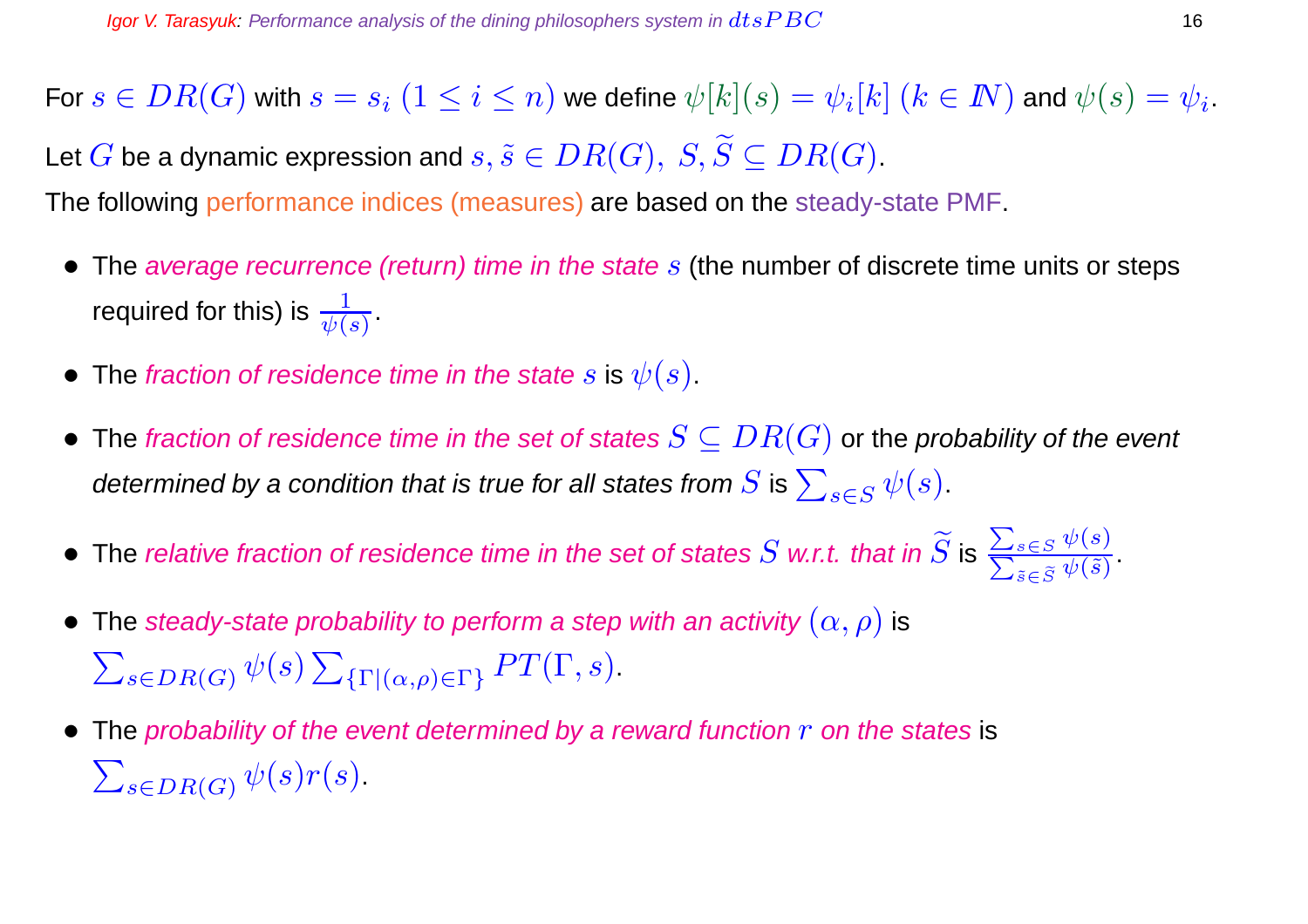**Igor V. Tarasyuk:** Performance analysis of the dining philosophers system in  $dtsPBC$  17 **Dining philosophers system**

A model of five dining philosophers [P81]



The diagram of the dining philosophers system

After activation of the system, five forks appear on the table.

If the left and right forks available for a philosopher, he takes them simultaneously and begins eating.

At the end of eating, the philosopher places both his forks simultaneously back on the table.

- a corresponds to the system activation.
- $b_i$  and  $e_i$  correspond to the beginning and the end of eating of philosopher  $i$   $(1 \leq i \leq 5)$ .

The other actions are used for communication purpose only.

The expression of each philosopher includes two alternative subexpressions: the second one specifies a resource (fork) sharing with the right neighbor.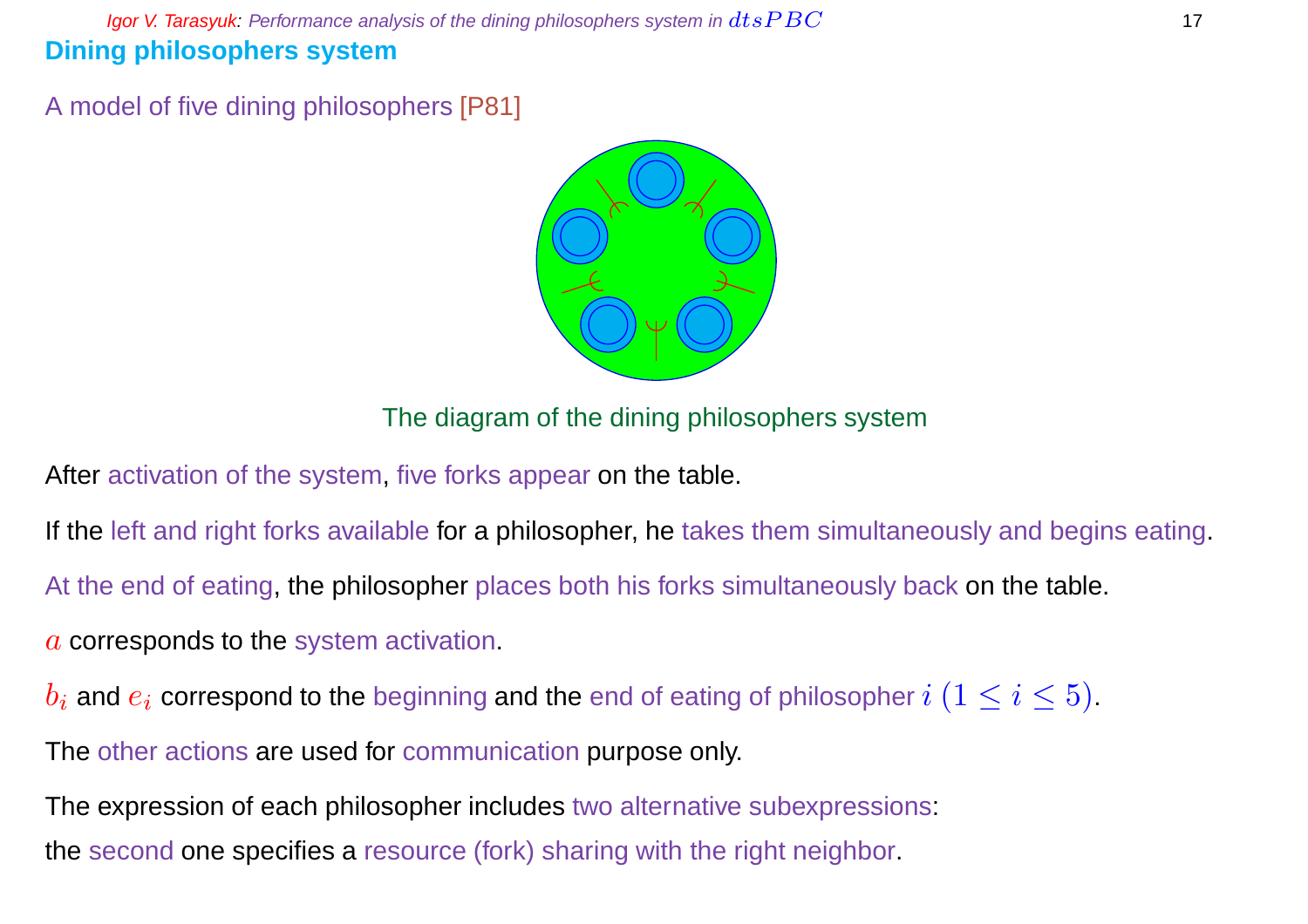The static expression of the philosopher  $i$   $(1 \leq i \leq 4)$  is

 $E_i = [(\{x_i\}, \frac{1}{2})]$  $(\{b_i, \widehat{y_i}\}, \frac{1}{2})$  $(\{e_i,\widehat{z_i}\},\frac{1}{2})$  $(\frac{1}{2}))[((\{y_{i+1}\},\frac{1}{2}% ,\{y_{i+1}\},\frac{1}{2})^2)]$  $(\{z_{i+1}\},\frac{1}{2})$  $(\frac{1}{2}))) *$  Stop].

The static expression of the philosopher  $5$  is

 $E_5 = [ (\{a, \widehat{x_1}, \widehat{x_2}, \widehat{x_2}, \widehat{x_4} \}, \frac{1}{2}]$  $(\{b_5, \hat{y_5}\}, \frac{1}{2})$  $(\{e_5, \widehat{z_5}\}, \frac{1}{2})$  $(\overline{\{y_1\}},\frac{1}{2}))[](\overline{\{y_1\}},\frac{1}{2})$  $(\{z_1\},\frac{1}{2})$  $(\frac{1}{2}))) *$  Stop].

The static expression of the dining philosophers system is  $E = (E_1||E_2||E_3||E_4||E_5)$  sy  $x_1$  sy  $x_2$  sy  $x_3$  sy  $x_4$  sy  $y_1$  sy  $y_2$  sy  $y_3$  sy  $y_4$  sy  $y_5$  sy  $z_1$  sy  $z_2$ SY  $z_3$  SY  $z_4$  SY  $z_5$  rs  $x_1$  rs  $x_2$  rs  $x_3$  rs  $x_4$  rs  $y_1$  rs  $y_2$  rs  $y_3$  rs  $y_4$  rs  $z_5$  rs  $z_1$  rs  $z_2$  rs  $z_3$  rs  $z_4$  rs  $z_5$ . Interpretation of the states

- 
- $s_2$ : the system is activated and no philosophers dine,  $s_8$ : philosophers 2 and 4 dine,
- 
- $s_4$ : philosophers 1 and 4 dine, set states and states  $s_{10}$ : philosopher 2 dines,
- $s_5$ : philosophers 1 and 3 dine, state of the state  $s_{11}$ : philosopher 5 dine,
- 
- $s_1$ : the initial state, state, state of the initial state, state of the state of the state of the state of the state of the state of the state of the state of the state of the state of the state of the state of the stat
	-
- s<sub>3</sub>: philosopher 1 dines, s<sub>9</sub>: philosophers 3 and 5 dine,
	-
	-
- $s_6$ : philosopher 4 dines, s<sub>12</sub>: philosophers 2 and 5 dine.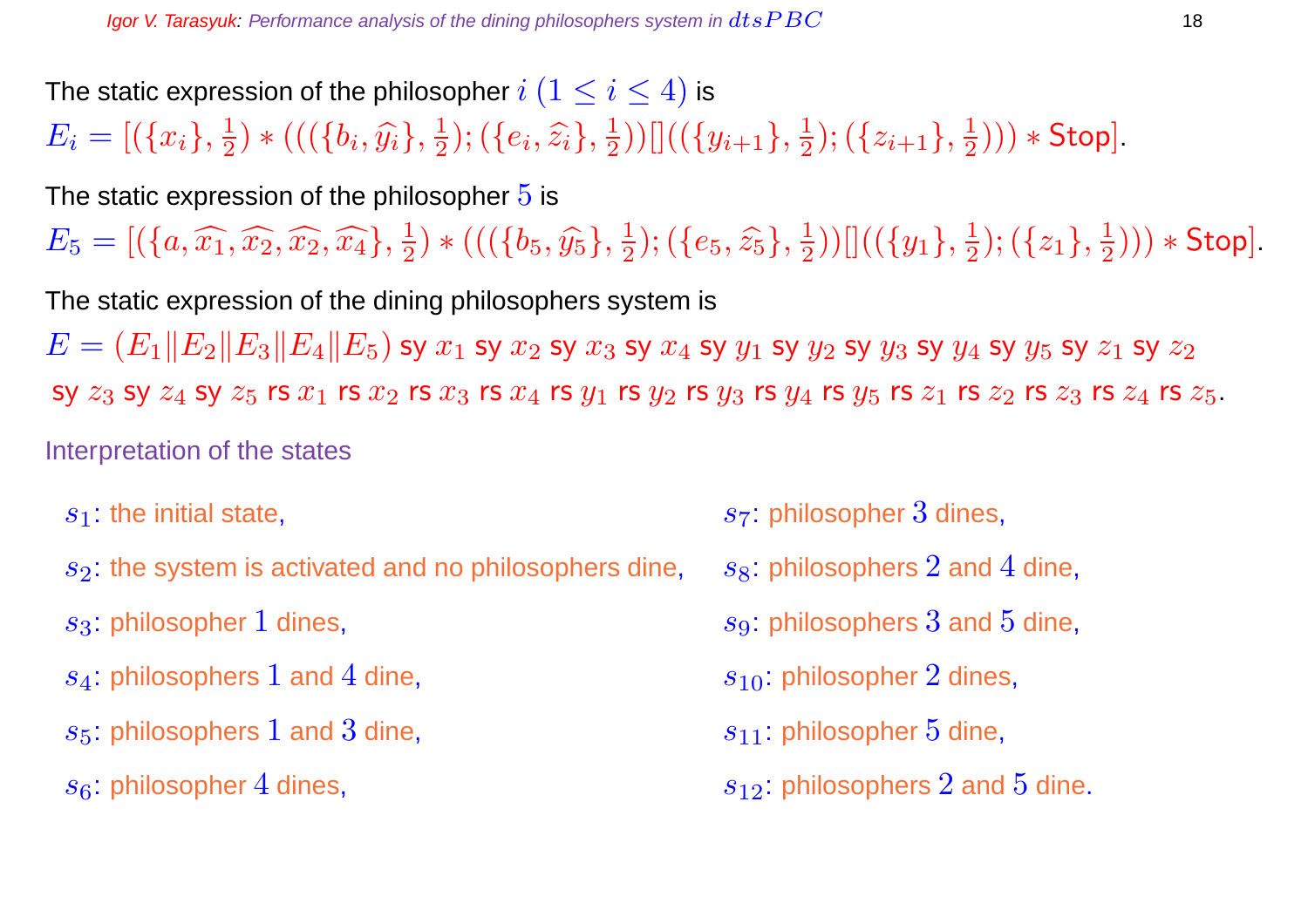Igor V. Tarasyuk: Performance analysis of the dining philosophers system in  $dtsPBC$  19



The transition system of the dining philosophers system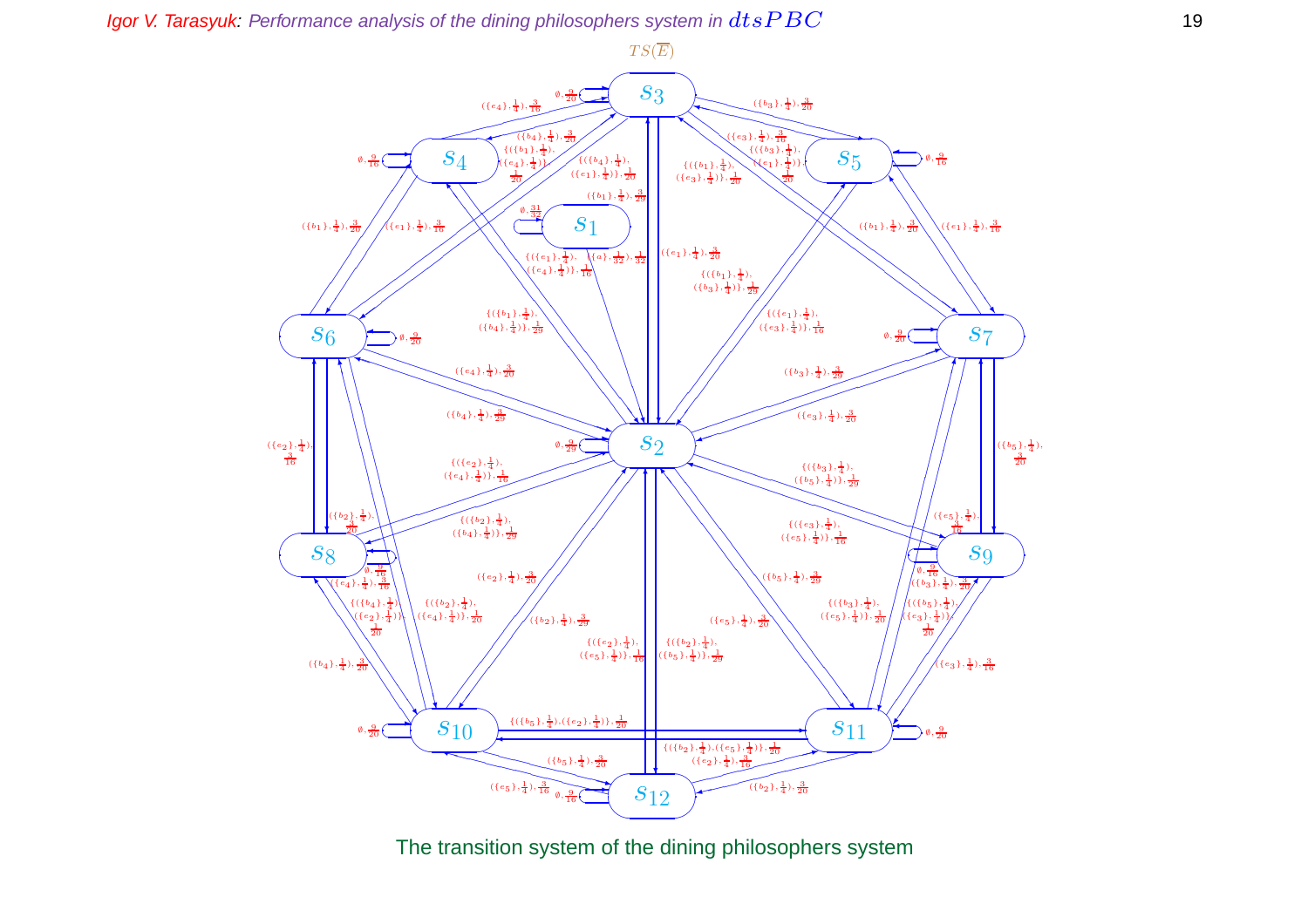The TPM for  $DTMC(\overline{E})$  is

|              | $\frac{31}{32}$  | $\frac{1}{32}$ | $\boldsymbol{0}$ | $\boldsymbol{0}$ | $\bf{0}$         | $\overline{0}$   | $\boldsymbol{0}$ | $\boldsymbol{0}$ | $\bf{0}$         | $\overline{0}$   | $\overline{0}$   | $\bf{0}$         |
|--------------|------------------|----------------|------------------|------------------|------------------|------------------|------------------|------------------|------------------|------------------|------------------|------------------|
|              | $\overline{0}$   | $\frac{9}{29}$ | $\frac{3}{29}$   | $\frac{1}{29}$   | $\frac{1}{29}$   | $\frac{3}{29}$   | $\frac{3}{29}$   | $\frac{1}{29}$   | $\frac{1}{29}$   | $\frac{3}{29}$   | $\frac{3}{29}$   | $\frac{1}{29}$   |
|              | $\boldsymbol{0}$ | $\frac{3}{20}$ | $\frac{9}{20}$   | $\frac{3}{20}$   | $\frac{3}{20}$   | $\frac{1}{20}$   | $\frac{1}{20}$   | $\overline{0}$   | $\boldsymbol{0}$ | $\boldsymbol{0}$ | $\boldsymbol{0}$ | $\boldsymbol{0}$ |
|              | $\boldsymbol{0}$ | $\frac{1}{16}$ | $\frac{3}{16}$   | $\frac{9}{16}$   | $\boldsymbol{0}$ | $\frac{3}{16}$   | $\boldsymbol{0}$ | $\overline{0}$   | $\overline{0}$   | $\overline{0}$   | $\boldsymbol{0}$ | $\boldsymbol{0}$ |
|              | $\overline{0}$   | $\frac{1}{16}$ | $\frac{3}{16}$   | $\boldsymbol{0}$ | $\frac{9}{16}$   | $\overline{0}$   | $\frac{3}{16}$   | $\boldsymbol{0}$ | $\boldsymbol{0}$ | $\overline{0}$   | $\boldsymbol{0}$ | $\mathbf{0}$     |
| $\mathbf{P}$ | $\overline{0}$   | $\frac{3}{20}$ | $\frac{1}{20}$   | $\frac{3}{20}$   | $\boldsymbol{0}$ | $\frac{9}{20}$   | $\overline{0}$   | $\frac{3}{20}$   | $\boldsymbol{0}$ | $\frac{1}{20}$   | $\boldsymbol{0}$ | $\boldsymbol{0}$ |
|              | $\boldsymbol{0}$ | $\frac{3}{20}$ | $\frac{1}{20}$   | $\boldsymbol{0}$ | $\frac{3}{20}$   | $\boldsymbol{0}$ | $\frac{9}{20}$   | $\boldsymbol{0}$ | $\frac{3}{20}$   | $\overline{0}$   | $\frac{1}{20}$   | $\boldsymbol{0}$ |
|              | $\overline{0}$   | $\frac{1}{16}$ | $\boldsymbol{0}$ | $\boldsymbol{0}$ | $\boldsymbol{0}$ | $\frac{3}{16}$   | $\boldsymbol{0}$ | $\frac{9}{16}$   | $\boldsymbol{0}$ | $\frac{3}{16}$   | $\boldsymbol{0}$ | $\boldsymbol{0}$ |
|              | $\boldsymbol{0}$ | $\frac{1}{16}$ | $\overline{0}$   | $\boldsymbol{0}$ | $\boldsymbol{0}$ | $\boldsymbol{0}$ | $\frac{3}{16}$   | $\boldsymbol{0}$ | $\frac{9}{16}$   | $\overline{0}$   | $\frac{3}{16}$   | $\boldsymbol{0}$ |
|              | $\boldsymbol{0}$ | $\frac{3}{20}$ | $\overline{0}$   | $\boldsymbol{0}$ | $\boldsymbol{0}$ | $\frac{1}{20}$   | $\boldsymbol{0}$ | $\frac{3}{20}$   | $\boldsymbol{0}$ | $\frac{9}{20}$   | $\frac{1}{20}$   | $\frac{3}{20}$   |
|              | $\boldsymbol{0}$ | $\frac{3}{20}$ | $\mathbf{0}$     | $\boldsymbol{0}$ | $\boldsymbol{0}$ | $\boldsymbol{0}$ | $\frac{1}{20}$   | $\overline{0}$   | $\frac{3}{20}$   | $\frac{1}{20}$   | $\frac{9}{20}$   | $\frac{3}{20}$   |
|              | $\bf{0}$         | $\frac{1}{16}$ | $\overline{0}$   | $\boldsymbol{0}$ | $\overline{0}$   | $\overline{0}$   | $\overline{0}$   | $\boldsymbol{0}$ | $\boldsymbol{0}$ | $\frac{3}{16}$   | $\frac{3}{16}$   | $\frac{9}{16}$   |

.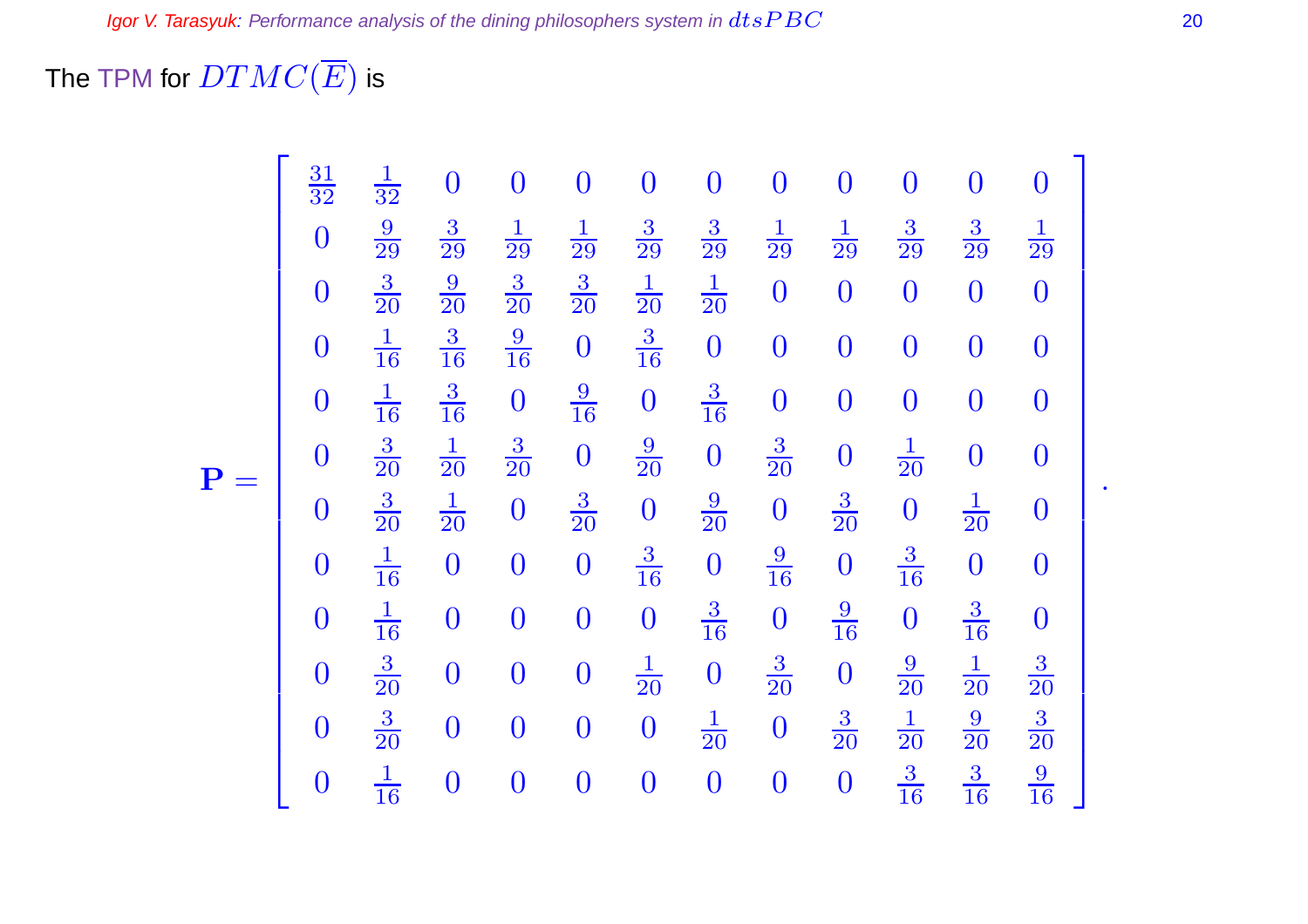The average sojourn time vector of  $\overline{E}$  is

$$
SJ = \left(32, \frac{29}{20}, \frac{20}{11}, \frac{16}{7}, \frac{16}{7}, \frac{20}{11}, \frac{20}{11}, \frac{16}{7}, \frac{16}{7}, \frac{20}{11}, \frac{20}{11}, \frac{16}{7}\right).
$$

The sojourn time variance vector of  $\overline{E}$  is

$$
VAR=\bigg(1024, \frac{841}{400}, \frac{400}{121}, \frac{256}{49}, \frac{256}{49}, \frac{400}{121}, \frac{400}{121}, \frac{256}{49}, \frac{256}{49}, \frac{400}{121}, \frac{400}{121}, \frac{256}{121}\bigg).
$$

Transient and steady-state probabilities of the dining philosophers system

| $\boldsymbol{k}$ | <b>20</b> | 20 | 60                                                                             | 80 | 100 | 120    | 140    | 160 | 180 | 200             | $\infty$ |
|------------------|-----------|----|--------------------------------------------------------------------------------|----|-----|--------|--------|-----|-----|-----------------|----------|
| $\psi_1[k]$      |           |    | $\mid$ 0.5299   0.2808   0.1488   0.0789   0.0418   0.0222                     |    |     |        |        |     |     |                 |          |
| $\psi_2[k]$      |           |    | 0 0.0842 0.1098 0.1234 0.1306 0.1345 0.1365 0.1375 0.1381 0.1384 0.1386 0.1388 |    |     |        |        |     |     |                 |          |
| $\psi_3[k]$      | 0.0437    |    | $0.0681$   $0.0811$   $0.0880$   $0.0916$   $0.0935$   $0.0945$   $0.0951$     |    |     |        |        |     |     |                 |          |
| $\psi_4[k]$      | 0.0335    |    | $0.0537$   $0.0645$   $0.0701$   $0.0732$                                      |    |     | 0.0748 | 0.0756 |     |     | $0.0763$ 0.0764 | 0.0766   |

We depict the probabilities for the states  $s_1, \ldots, s_4$  only, since the corresponding values coincide for the states  $s_3, s_6, s_7, s_{10}, s_{11}$  as well as for  $s_4, s_5, s_8, s_9, s_{12}$ .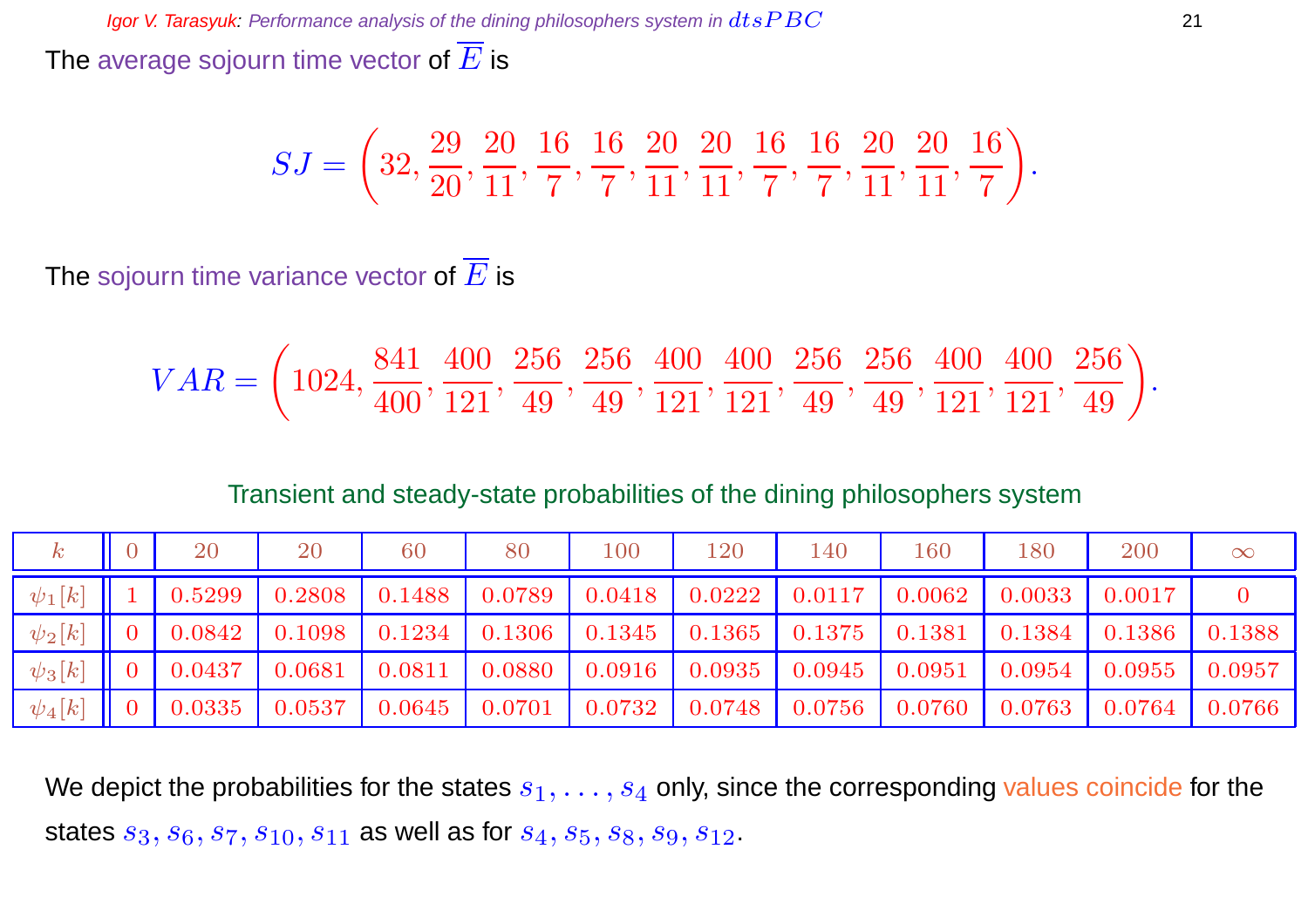Igor V. Tarasyuk: Performance analysis of the dining philosophers system in  $dtsPBC$ 



Transient probabilities alteration diagram of the dining philosophers system The steady-state PMF for  $DTMC(\overline{E})$  is

$$
\psi = \left(0, \frac{29}{209}, \frac{20}{209}, \frac{16}{209}, \frac{16}{209}, \frac{20}{209}, \frac{20}{209}, \frac{16}{209}, \frac{16}{209}, \frac{20}{209}, \frac{20}{209}, \frac{16}{209}\right).
$$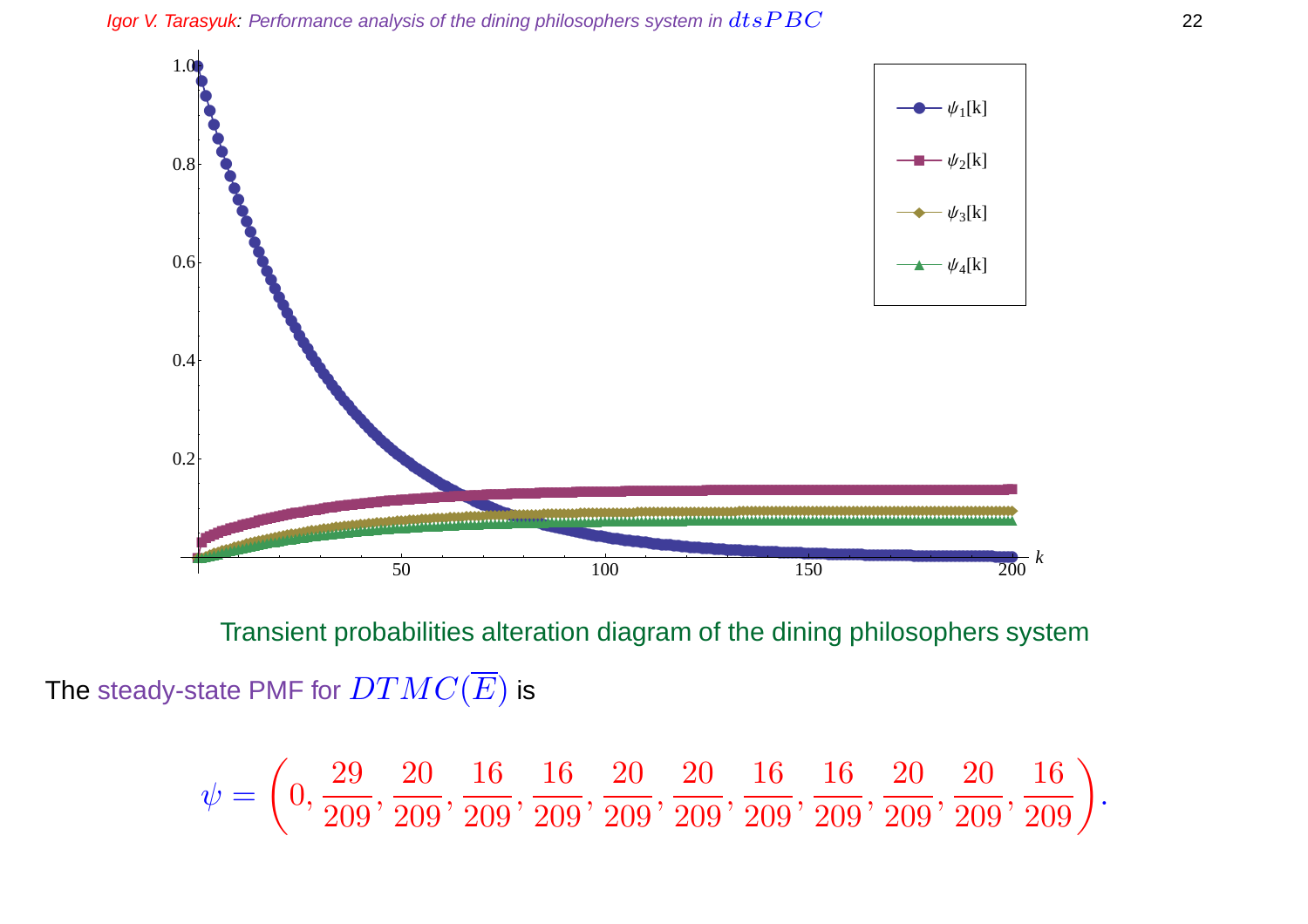**Igor V. Tarasyuk:** Performance analysis of the dining philosophers system in  $dtsPBC$  23 Performance indices

- The average recurrence time in the state  $s_2$ , where all the forks are available, the *average system* run-through, is  $\frac{1}{2}$  $\frac{1}{\psi_2} = \frac{209}{29}$  $\frac{209}{29} = 7\frac{6}{29}.$
- Nobody eats in the state  $s_2$ . The fraction of time when no philosophers dine is  $\psi_2=\frac{29}{209}.$

Only one philosopher eats in the states  $s_3, s_6, s_7, s_{10}, s_{11}$ . The fraction of time when only one philosopher dines is  $\psi_3+\psi_6+\psi_7+\psi_{10}+\psi_{11}=\frac{20}{209}+\frac{20}{209}+\frac{20}{209}+\frac{20}{209}+\frac{20}{209}$  $\frac{20}{209} = \frac{100}{209}$ . Two philosophers eat together in the states  $s_4, s_5, s_8, s_9, s_{12}$ . The fraction of time when two philosophers dine is  $\psi_4+\psi_5+\psi_8+\psi_9+\psi_{12}=\frac{16}{209}+\frac{16}{209}+\frac{16}{209}+\frac{16}{209}+\frac{16}{209}$  $\frac{16}{209} = \frac{80}{209}$ . The relative fraction of time when two philosophers dine w.r.t. when only one philosopher dines is  $\frac{80}{209} \cdot \frac{209}{100}$  $\frac{209}{100} = \frac{4}{5}$  $\frac{4}{5}$ .

 $\bullet~$  The beginning of eating of first philosopher  $(\{b_1\},\frac{1}{4})$  $\frac{1}{4})$  is only possible from the states  $s_2,s_6,s_7.$ The beginning of eating probability in each of the states is a sum of execution probabilities for all multisets of activities containing  $(\{b_1\},\frac{1}{4})$  $\frac{1}{4}$ .

The steady-state probability of the beginning of eating of first philosopher is  $\psi_2$   $\sum$  $\{\Gamma | (\{b_1\},\frac{1}{4})\}$  $\frac{1}{4}$ <sub>(er)</sub>  $PT(\Gamma,s_2)+\psi_6\sum$  $\{\Gamma | (\{b_1\},\frac{1}{4})\}$  $_{\frac{1}{4})\in\Gamma\}}PT(\Gamma,s_{6})+$  $\psi$ 7 $\sum$  $\{\Gamma | (\{b_1\},\frac{1}{4})\}$  $\frac{1}{4}$ ) $\in$ Γ}  $PT(\Gamma,s_7) =$  $\frac{29}{209} \left( \frac{3}{29} + \frac{1}{29} + \frac{1}{29} \right) + \frac{20}{209} \left( \frac{3}{20} + \frac{1}{20} \right) + \frac{20}{209} \left( \frac{3}{20} + \frac{1}{20} \right) = \frac{13}{209}.$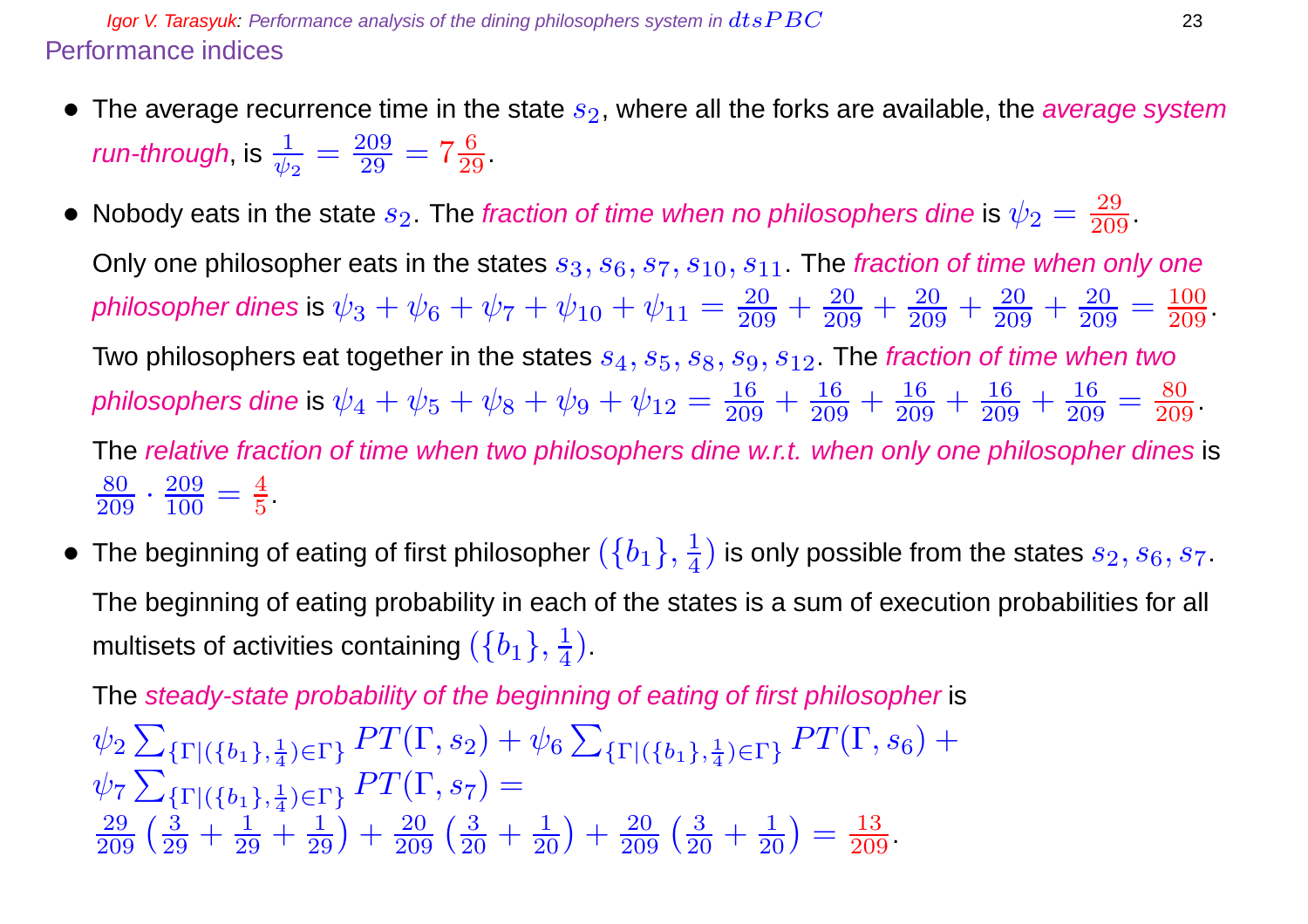Igor V. Tarasyuk: Performance analysis of the dining philosophers system in  $dtsPBC$ 

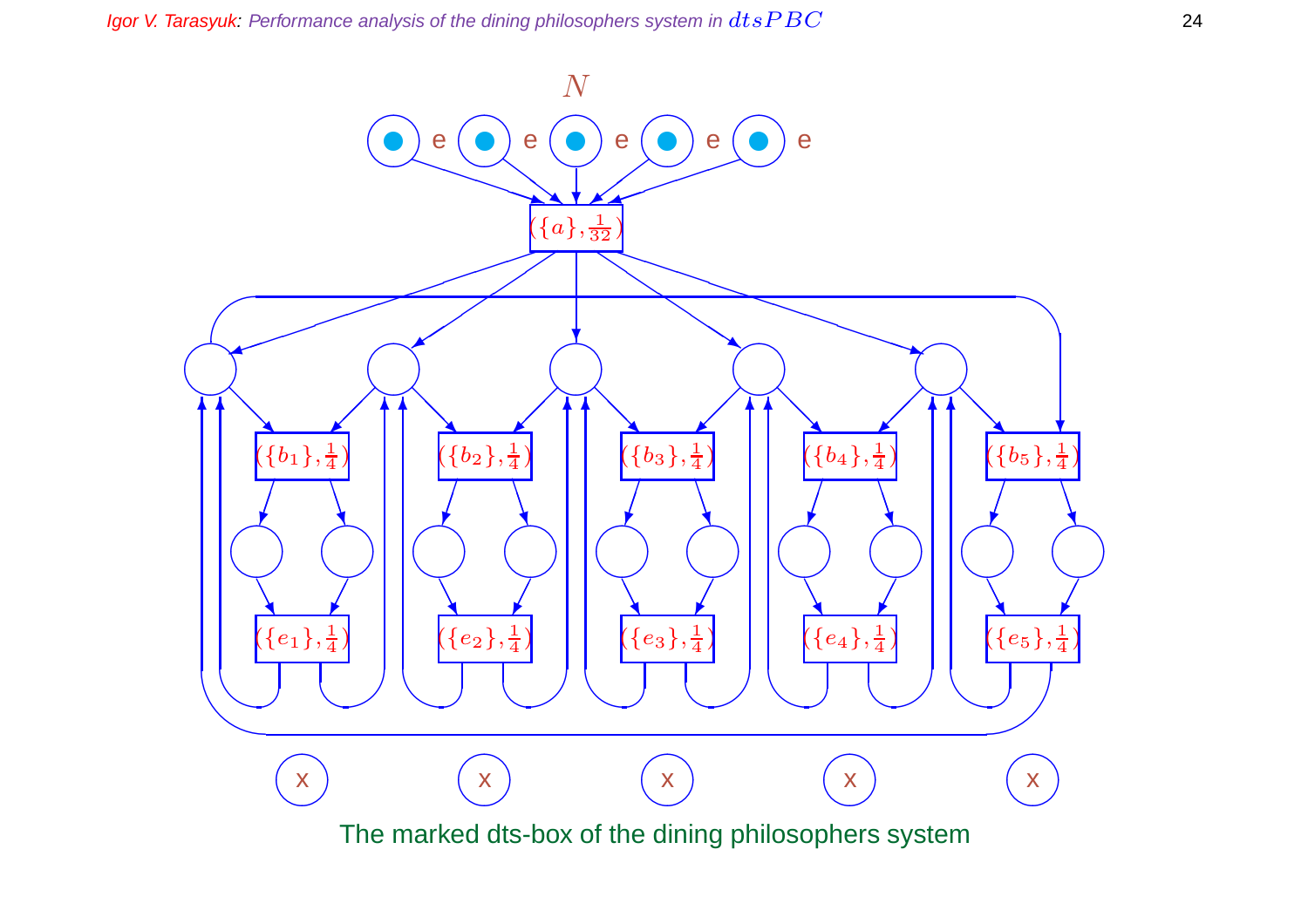# **Overview and open questions**

# **The results obtained**

- A discrete time stochastic extension  $dtsPBC$  of finite  $PBC$  enriched with iteration.
- A case study of performance analysis: the dining philosophers system.

#### **Further research**

- Defining stochastic equivalences to identify stochastic processes with similar behaviour.
- Extending the syntax with recursion operator.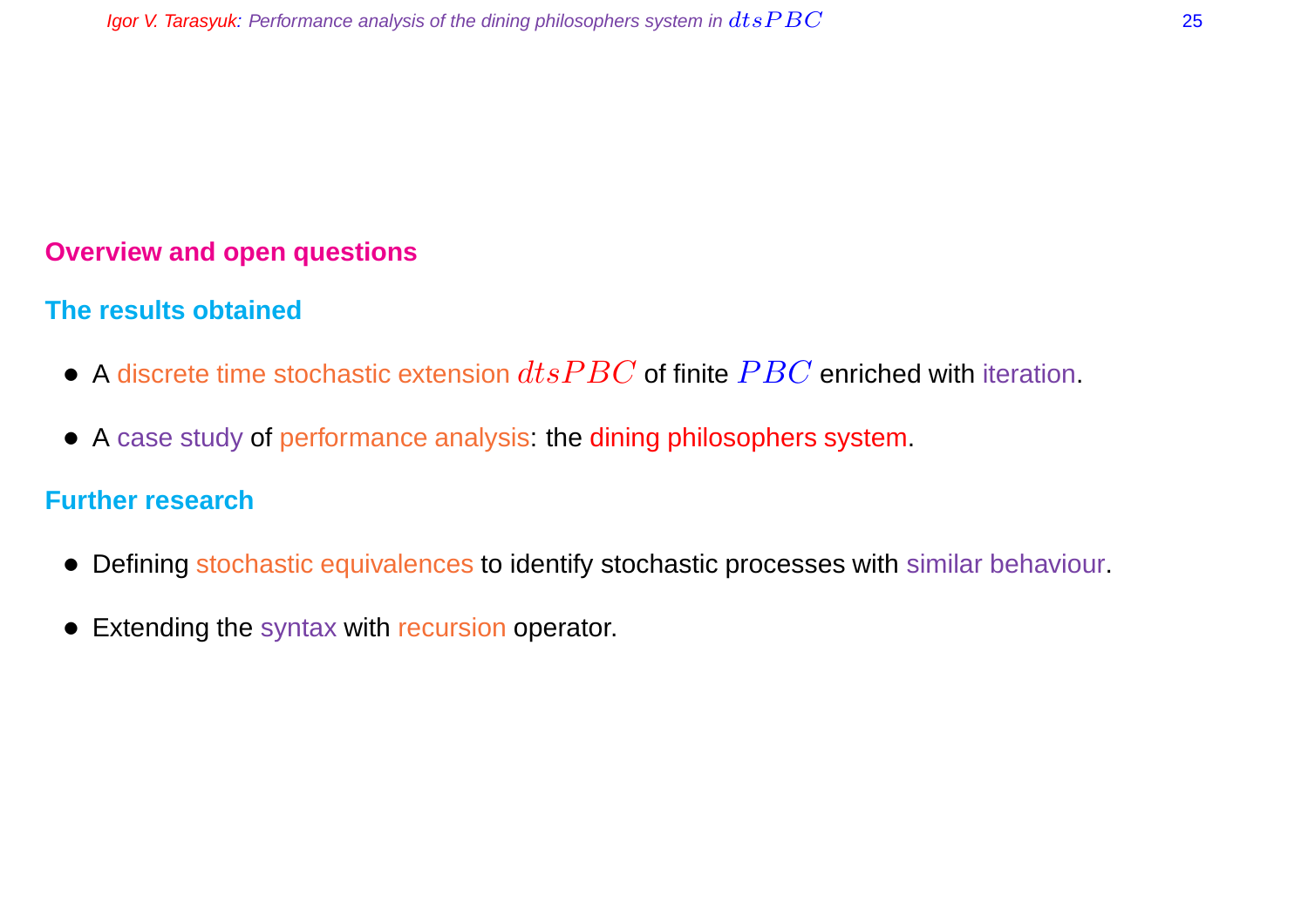**[BDH92]** BEST E., DEVILLERS R., HALL J.G. The box calculus: a new causal algebra with multi-label communication. LNCS **609**, p. 21–69, 1992.

**[FM03]** DE FRUTOS D.E., MARROQUÍN O.A. Ambient Petri nets. Electronic Notes in Theoretical Computer Science **85(1)**, 27 p., 2003.

**[Kou00]** KOUTNY M. A compositional model of time Petri nets. LNCS **1825**, p. 303–322, 2000.

**[MF00]** MARROQUÍN O.A., DE FRUTOS D.E. *TPBC: timed Petri box calculus. Technical Report*, Departamento de Sistemas Infofmáticos y Programación, Universidad Complutense de Madrid, Madrid, Spain, 2000 (in Spanish).

**[MVCC03]** MACIA H.S., VALERO V.R., CAZORLA D.L., CUARTERO F.G. Introducing the iteration in sPBC. Technical Report **DIAB-03-01-37**, 20 p., Department of Computer Science, University of Castilla-La Mancha, Albacete, Spain, September 2003, http://www.info-ab.uclm.es/ descargas/tecnicalreports/DIAB-03-01-37/diab030137.zip.

**[MVCR08]** MACIÀ H.S., VALERO V.R., CUARTERO F.G., RUIZ M.C.D. sPBC: a Markovian extension of Petri box calculus with immediate multiactions. Fundamenta Informaticae **87(3–4)**, p. 367–406, IOS Press, Amsterdam, The Netherlands, 2008.